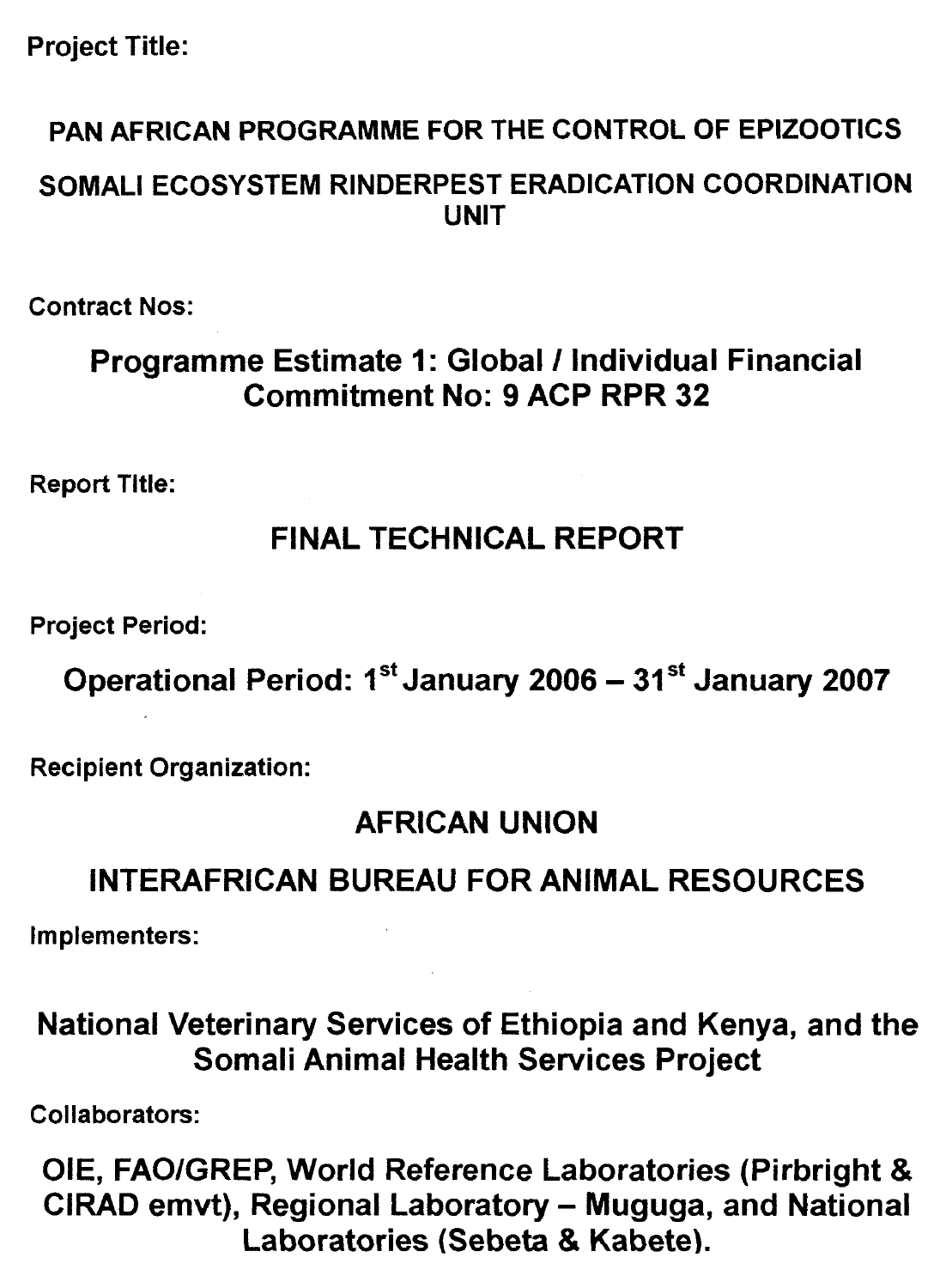| <b>PROJECT DETAILS</b>                 |                                                                                     |  |  |  |  |
|----------------------------------------|-------------------------------------------------------------------------------------|--|--|--|--|
| <b>Project Title</b>                   | Pan African Programme for the Control<br>of Epizootics (PACE)                       |  |  |  |  |
|                                        | Somali Ecosystem Rinderpest Eradication                                             |  |  |  |  |
|                                        | <b>Coordination Unit (SERECU)</b>                                                   |  |  |  |  |
| <b>Contract No:</b>                    | <b>Global/Individual Financial Commitment</b>                                       |  |  |  |  |
|                                        | No: 9ACP RPR 32                                                                     |  |  |  |  |
| Date of Start:                         | 1 <sup>st</sup> January 2006                                                        |  |  |  |  |
| <b>Reporting Period:</b>               | 1st January 2006 - 31st January 2007                                                |  |  |  |  |
| Total Amount of Programme Estimate in  | Euro: 955,000                                                                       |  |  |  |  |
| euros                                  | Kshs: 84,651,332                                                                    |  |  |  |  |
| Total Amount of Programme Estimate in  |                                                                                     |  |  |  |  |
| <b>Kshs</b>                            |                                                                                     |  |  |  |  |
| Exchange rate: Kshs 88.0269 (Nov 2005) |                                                                                     |  |  |  |  |
| <b>Recipient Organization</b>          | African Union / PACE / SERECU                                                       |  |  |  |  |
| <b>Address</b>                         | P. O. Box 30786-00100, Nairobi, Kenya.                                              |  |  |  |  |
| <b>Partner Organizations</b>           | Ministers responsible for Livestock                                                 |  |  |  |  |
|                                        | Development and National Veterinary                                                 |  |  |  |  |
|                                        | Services of the SES countries, AU-IBAR,                                             |  |  |  |  |
|                                        | FAO/GREP, OIE, and the donor (EU)                                                   |  |  |  |  |
| <b>Target Beneficiaries</b>            | Livestock-farming communities                                                       |  |  |  |  |
|                                        | (pastoralists/agro-pastoralists), traders and<br>other operators, regional/national |  |  |  |  |
|                                        | authorities, public and private sector animal                                       |  |  |  |  |
|                                        | health service providers, and community                                             |  |  |  |  |
|                                        | based organizations engaged in the sector                                           |  |  |  |  |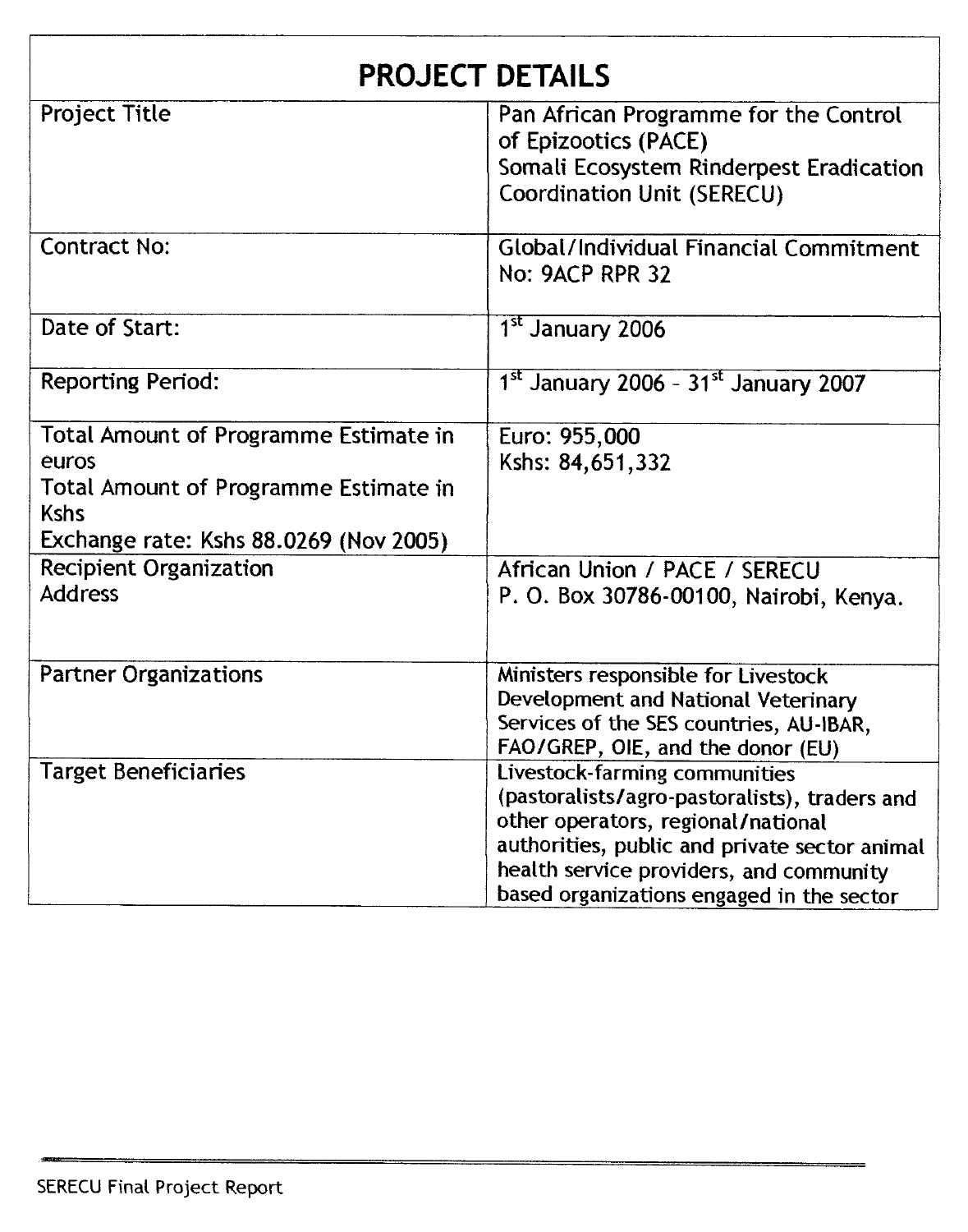### **TABLE OF CONTENTS**

| 1. |                                                                                                   |      |
|----|---------------------------------------------------------------------------------------------------|------|
|    |                                                                                                   |      |
|    |                                                                                                   |      |
|    |                                                                                                   |      |
| 2. |                                                                                                   |      |
|    | Result 1: Somali ecosystem rinderpest coordination unit established and functioning for<br>3.1    |      |
|    |                                                                                                   |      |
|    | Result 2: Rinderpest surveillance systems in the Somali ecosystem coordinated and areas of<br>3.2 |      |
|    | rinderpest infection or freedom clearly delineated based on risk assessment approaches as agreed  |      |
|    |                                                                                                   |      |
|    | 3.2.1                                                                                             |      |
|    | 322                                                                                               |      |
|    | Figure 1: Showing the participatory disease search sampling sites in the Somali Ecosystem -       |      |
|    |                                                                                                   |      |
|    |                                                                                                   |      |
|    | Figure 3:                                                                                         |      |
|    | 3.2.3<br>3.3                                                                                      |      |
|    | RESULT 3: Harmonized rinderpest eradication approach applied by veterinary delivery               |      |
|    | RESULT 4: Final rinderpest eradication strategy prepared, endorsed and coordinated 1345<br>3.4    |      |
|    | 3.4.1                                                                                             |      |
|    |                                                                                                   |      |
|    |                                                                                                   |      |
|    | 3.4.2                                                                                             |      |
| 3. |                                                                                                   |      |
|    |                                                                                                   |      |
|    | 4.1                                                                                               |      |
|    | Figure 6: Organogram of the management and operational structures of SERECU1820                   |      |
|    | 4.2                                                                                               |      |
|    | 4.3                                                                                               |      |
|    | 4.3.1                                                                                             |      |
|    | 4.3.2<br>4.3.3                                                                                    |      |
|    | 4.4                                                                                               |      |
|    | 4.5                                                                                               |      |
|    |                                                                                                   |      |
|    |                                                                                                   |      |
|    | 5.1                                                                                               |      |
|    | 5.2                                                                                               | 2123 |
|    | 5.3                                                                                               |      |
| 4. |                                                                                                   |      |
| 5. |                                                                                                   |      |
|    | 8.                                                                                                |      |
|    | 8.1                                                                                               |      |
|    | 8.2                                                                                               |      |
|    | 8.3                                                                                               |      |
|    | 8.4                                                                                               |      |
|    | 8.5                                                                                               |      |
|    | 8.6                                                                                               |      |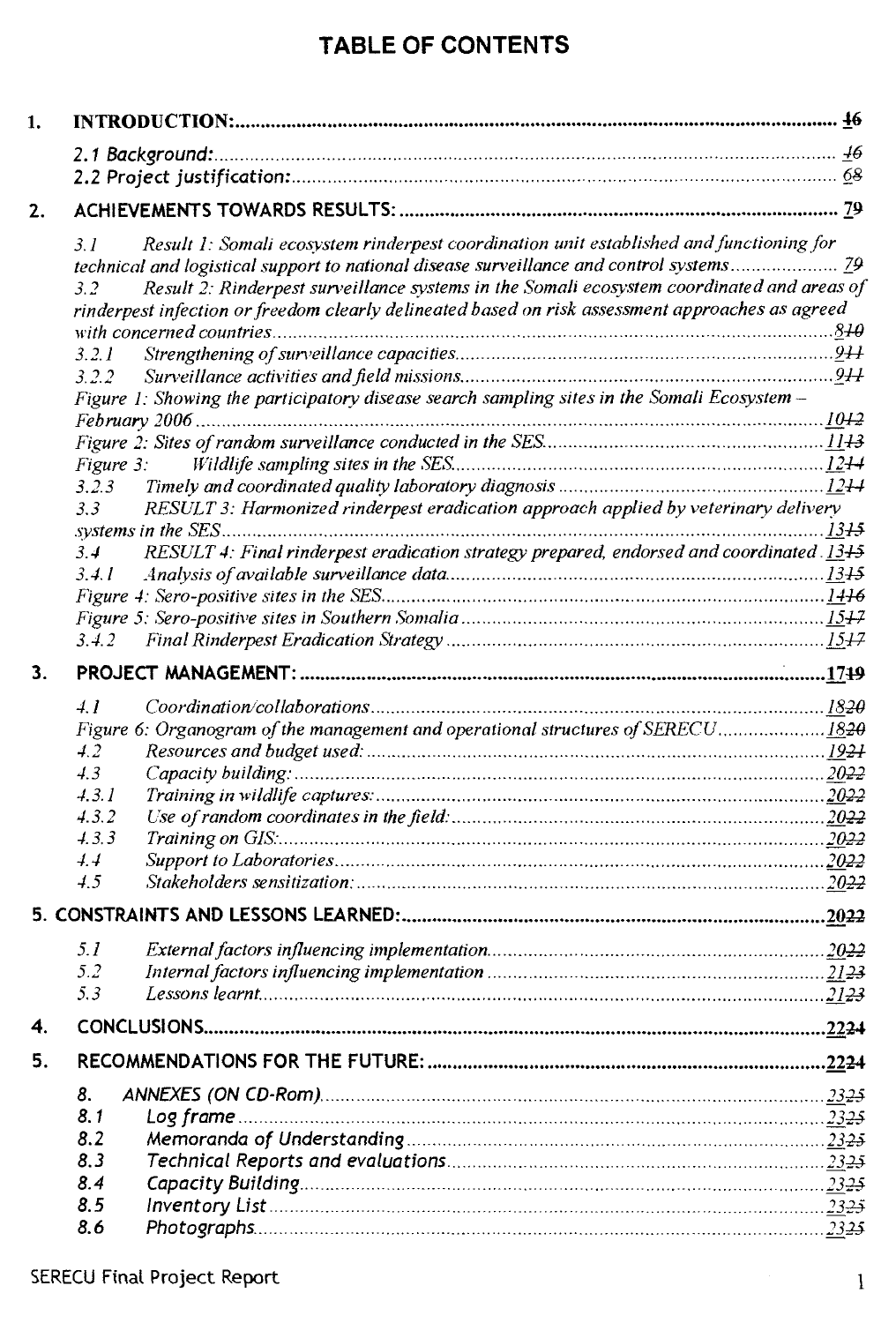#### EXECUTIVE SUMMARY

The Somali Ecosystem Rinderpest Eradication Coordination Unit (SERECU) was established within AU-IBAR to manage and coordinate a time-bound regional program with the end point being the verification of absence of rinderpest infection, and OIE accreditation of rinderpest freedom for the entire Somali Ecosystem (SES) countries.

SERECU work-plan and cost estimate funded by the EU through AU-IBAR/PACE was endorsed on 22<sup>nd</sup> November 2005. After 10 months of operation (1<sup>st</sup> January to 30 October 2006), an Addendum was prepared and endorsed for an extension phase of 3 months (November 2006 - January 2007).

The expected results of the SERECU program were four:

- SERECU established and functioning for technical and logistical support to national disease surveillance and control systems
- Rinderpest surveillance systems in the Somali ecosystem coordinated and areas of rinderpest infection or freedom clearly delineated based on risk assessment approaches as agreed with concerned countries
- Harmonized rinderpest eradication approach applied by veterinary delivery systems in the SES
- Final rinderpest eradication strategy prepared, endorsed and coordinated

Recognizing coordination between the three SES countries as essential to achieving the above-mentioned result areas, significant efforts have been made to address the issues using a regional approach. This has involved holding cross-border harmonization, technical meetings, and stakeholder workshops; synchronizing surveillance activities within the 3 countries; integrated epidemiological data analysis for disease mapping; and management of interventions such as feedbacks and follow-ups of cross-border disease events.

Significant achievements have been made in sensitizing the stakeholders (SES countries) to become more committed to the program and to ensure cooperation during field investigations and integrated epidemiological analysis. Other major achievements include assessment of the current and estimation of the required capacity of the veterinary delivery systems in the SES. In addition, cooperative linkages and productive working relationships have been established with international stakeholders such as FAO GREP, 01E, and International Reference laboratories.

Data analyzed from the wide database compiled from the ecosystem by SERECU were discussed in the Joint FAO-GREP/OIE/AU-IBAR workshop on "Accreditation of Rinderpest Freedom in Africa", Accra/Ghana, 29<sup>th</sup> November-1<sup>st</sup> December 2006. Overall, there has been significant decrease in sero-prevalence to zero or near zero in Kenya and Ethiopia and few sero-positive clusters in some parts of southern Somalia. The available results are starting to provide confidence that rinderpest is no longer circulating in the SES. The focus then becomes a matter of demonstrating freedom and achieving OIE accreditation of the freedom status, in addition to guarding against any risk of rinderpest resurgence.

The prerequisites for strategy formulation for the final eradication of rinderpest include that Somalia must declare itself provisionally free from rinderpest by January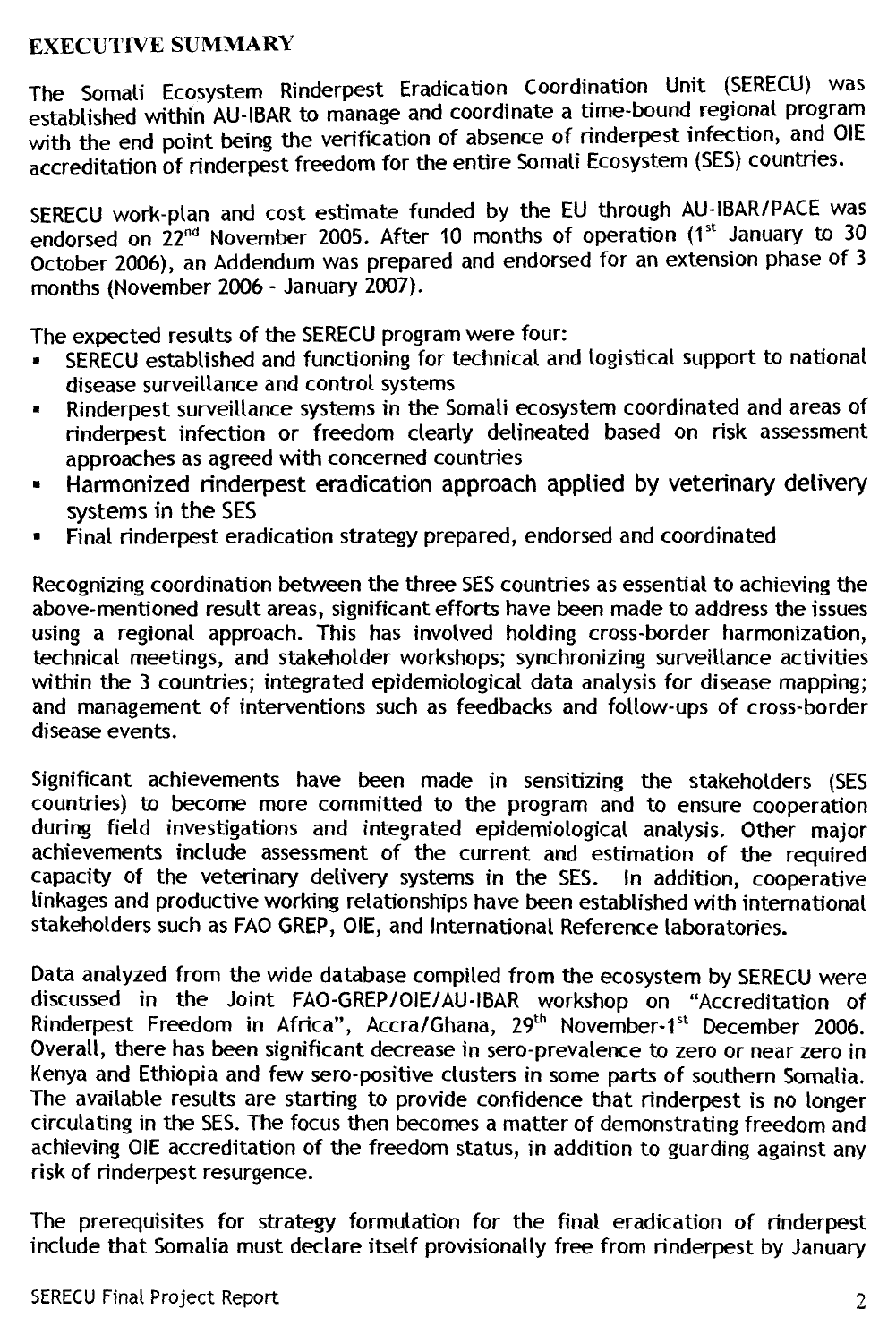2007 in order to facilitate the accreditation process of all countries involved in the SES. Kenya and Ethiopia should submit their dossiers to OIE for official recognition of rinderpest disease freedom (at country level). To achieve this, coordinated surveillance and national emergency planning should be continued in view of future accreditation for rinderpest infection freedom. Related dossiers should be submitted to the OIE by September 2008, to ensure 2 consecutive years of surveys for proof of infection freedom, until the FAO GREP deadline to achieve full global OIE accreditation of rinderpest freedom.

Under the auspices of AU-IBAR and with the help of consultancy input provided by GTZ and the EU, SERECU has developed a Project Proposal for the continuation and coordination of the rinderpest sero-surveillance and accreditation process in the SES.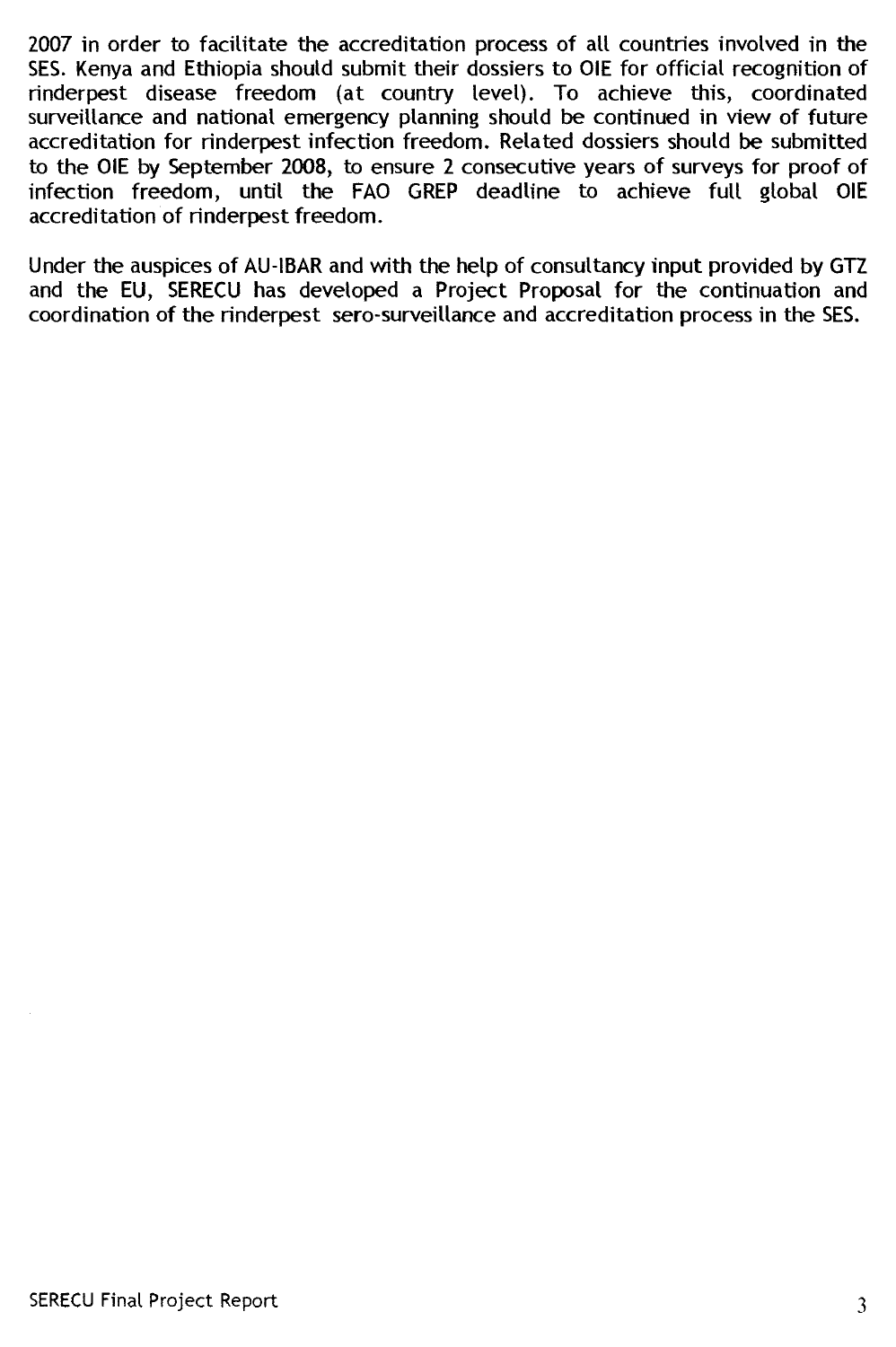## **1. INTRODUCTION:**

#### **2.1 Background:**

AU-IBAR has been instrumental in the coordination of the fight against rinderpest (RP) in Africa. The first major coordinated international effort, "Joint Program 15" (JP15), a multi-donor funded project (1960s-1970), was coordinated by the Organization of African Unity (OAU) and succeeded through mass vaccination campaigns to confine the disease to the more remote pastoral area but was unable to completely eradicate it. The second major effort, the "Pan African Rinderpest Campaign" (PARC) was implemented in sub-Saharan Africa under the coordination of AU-IBAR from 1986 to 1999 with major financing from the European Union (EU).

The Pan African Program for the Control of Epizootics (PACE), again an AU-IBAR initiative with EU financing was launched in November 1999 to build on the achievements of PARC. The major objective of the program has been the eradication of RP from the African continent in tine with the global objective of the GREP (Global RP Eradication Program) coordinated by the FAO and which aims to achieve global eradication of RP by the year 2010.

With the PACE program, important results have been achieved including the strengthening of animal health delivery systems, establishment of epidemiological surveillance systems/networks at national and continental levels, and eradication of RP from the continent with the exception of the Somali Ecosystem (SES) where some doubts still exist about the circulation of the virus. The SES is a zone that spans across the three countries of Ethiopia, Kenya and Somalia and specifically comprises Region 5 of Ethiopia, northeastern Kenya and southern and central Somalia.

Now there exists convincing evidence that RP has disappeared from most of the African continent and nearly all PACE Participating Countries have embarked on the OlE pathway for declaration of freedom from disease and freedom from infection. However, the situation in the SES and by extension the countries of Ethiopia, Kenya and Somalia are unique and quite different. The SES has over the years been suspected to harbour foci of mild rinderpest virus. The suspicion has been based on evidence of a disease syndrome in cattle consistent with mild rinderpest.

The PACE program activities financed by the European Union through European Development Fund (EDF) VII, VIII and IX in beneficiary countries ended in October 2006, while the financing Agreement will end in February 2007. During the 11<sup>th</sup> Development Fund (EDF) VII, VIII and IX in beneficiary countries ended in October 2006, while the financing Agreement will end in February 2007. During the 11<sup>th</sup> meeting of the PACE Advisory Committee and during the 7<sup>th</sup> Ministries responsible for Livestock Development (Kigali, November 2005), it was evident that all the expected results from PACE could not be achieved within the envisaged timeframe of the Financial Agreement despite the significant progress made under the program.

The stakeholders in the above conferences recognizing the success achieved in rinderpest eradication in Africa so far, and underlining that the continent is about to get rid of this disease in the near future thereby allowing the complete eradication of the disease from the globe, requested AU-IBAR to speed up the implementation of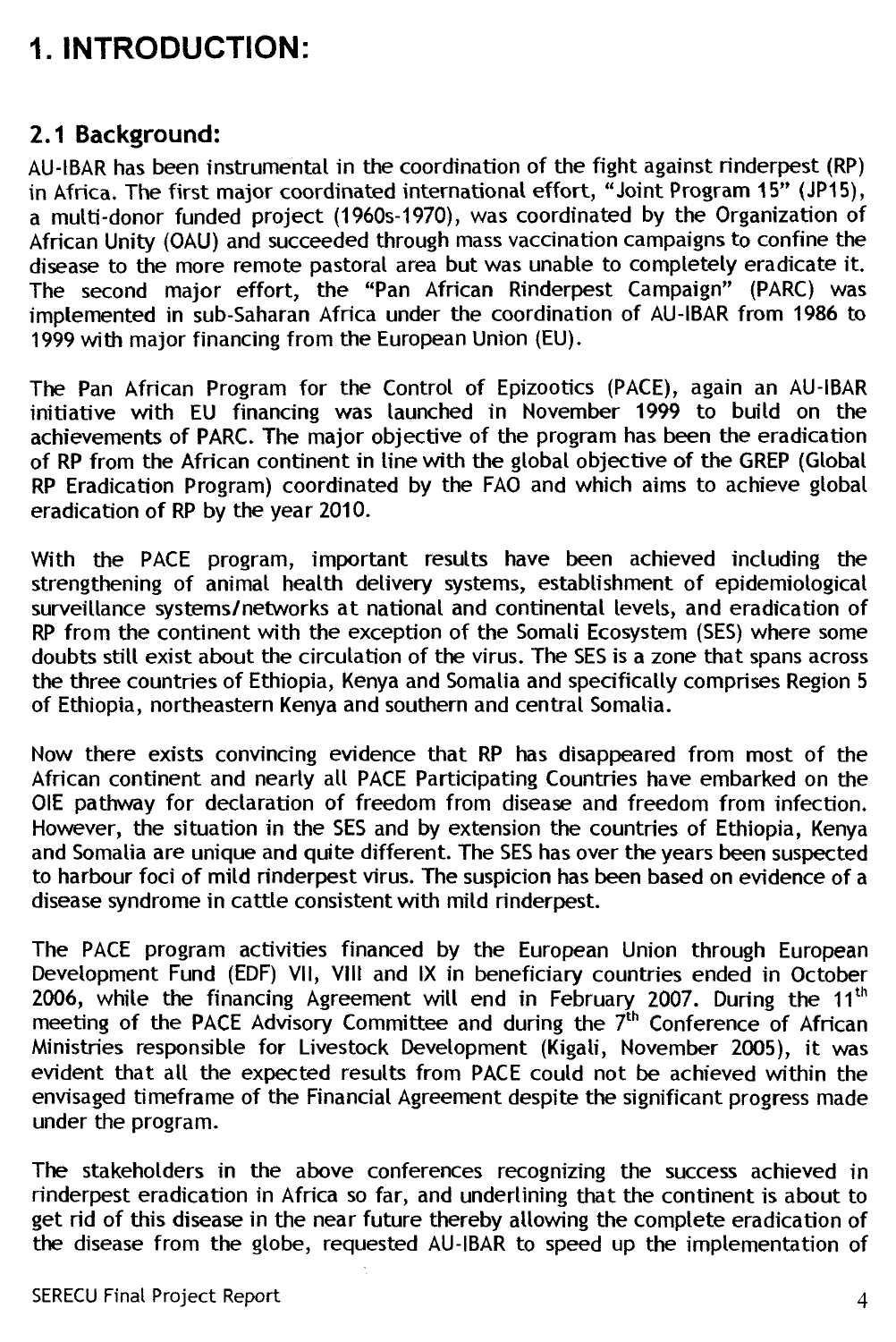planned activities for the eradication of rinderpest and to give more attention to the SES where its presence is cryptic and area of infection uncertainty.

Consequently, with the full backing of all key actors (the three SES countries, the PACE Advisory Committee FAO/GREP and the Main Donor-the EU), AU-IBAR established the Somali Ecosystem RP Eradication Coordination Unit (SERECU) to dynamically manage a scientific-based, coordinated and time bound regional program with the end point being the verification of absence of RP infection and OIE accreditation for RP in the ecosystem (As outlined in the project document Annex 7). SERECU has been funded within the PACE program.

SERECU has so far provided a sustainable and effective coordination of the final eradication of RP from its suspected last remaining foci in Africa. As the program draws to a conclusion, significant achievement has been made including the following:

- o Remarkable improvements in the harmonization and coordination of surveillance activities and consolidation and analysis of data
- o Stakeholders in the SES have been sensitised and have become more committed to rinderpest eradication efforts demonstrated by signing and upholding of memoranda of understanding between individual countries/ institutions and AU-IBAR
- o Ethiopia and Kenya have achieved OIE recognition of disease freedom on zonal basis in 2005 and 2006 respectively. Somalia is in the process of declaring provisional freedom from rinderpest.
- o A proposal has been developed to adapt the Chapter on Rinderpest (surveillance systems for rinderpest) of the OIE Terrestrial Animal Health Code to take into account the specificity of the surveillance requirements of mild rinderpest in achieving freedom from disease and the process leading to the revision of the Chapter is underway in collaboration with the OIE
- o SERECU coordination unit was operationalised under the aegis of AU-IBAR and has functioned effectively and dynamically managed and achieved most of the targets envisioned for this project towards eradication of rinderpest from the SES.

Follow-up to the 11<sup>th</sup> meeting of PACE Advisory Committee and the  $7<sup>th</sup>$ Conference of African Ministries for Livestock Development, subsequent meetings, including The 12<sup>th</sup> PACE Advisory Committee Meeting (Bamako, April  $2006$ ), the  $2<sup>nd</sup>$  SES Cross-Border Harmonisation/  $5<sup>th</sup>$  Technical Evaluation Meeting (Addis Ababa, May 2006) and the  $6<sup>th</sup>$  Annual PACE Coordination meeting (Mombassa, June 2006), all underscored the achievements of the PACE program (SERECU inclusive). However, recognizing that the end of PACE financing agreement will be in February 2007 and the impossibility of eradicating rinderpest from the SES by this date, the meetings/conferences urged AU-IBAR to set up a priority action plan and identify the necessary resources for the final eradication of rinderpest from the SES. To this end, a project proposal has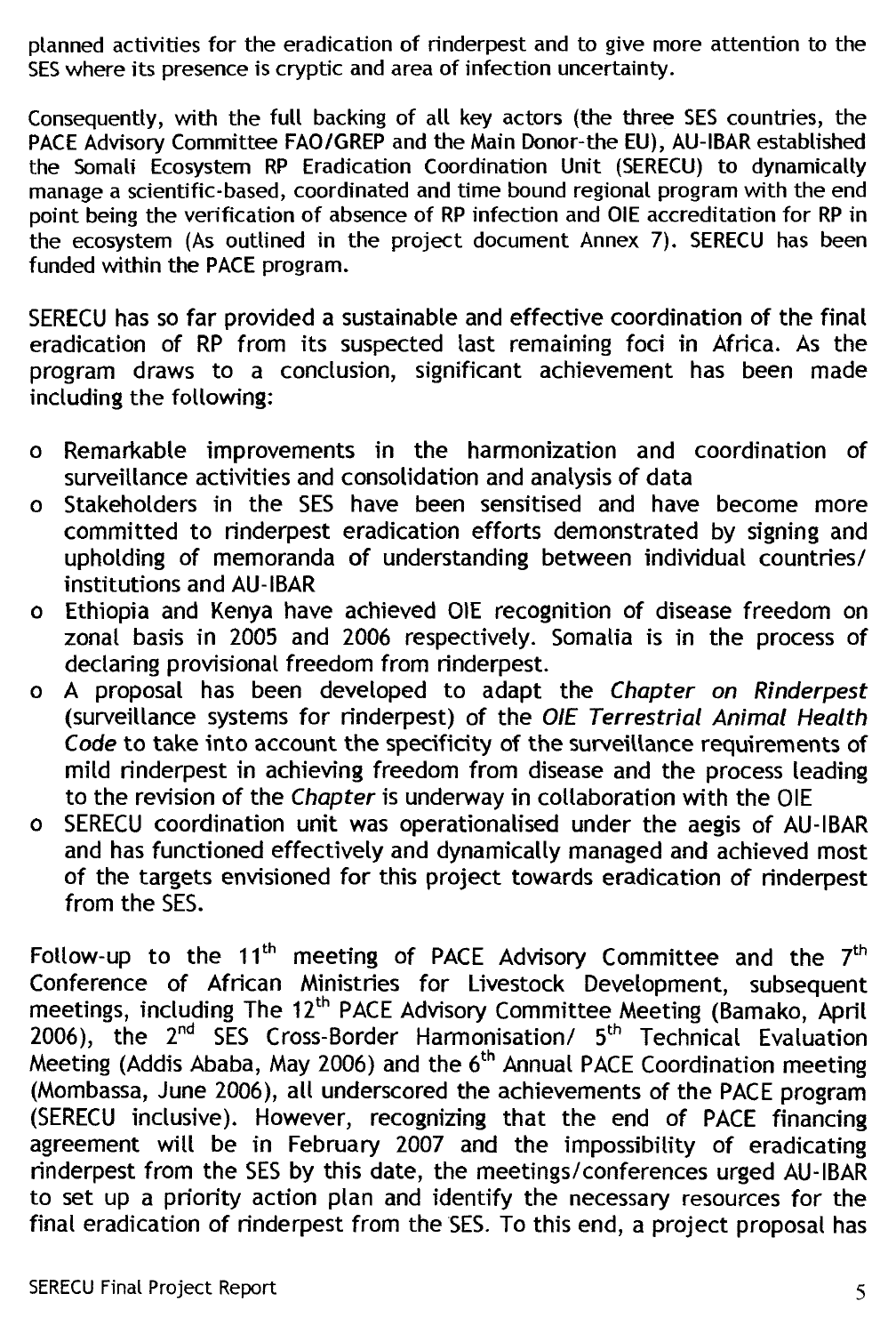been drafted by SERECU and forwarded to the European Union for their consideration for funding.

The proposal responds to the fact that the suspicion that rinderpest could be persistent in the SES is hanging over the concerned countries, constraining their livestock development and trade and impairing the livelihoods of their people who are largely rural/pastoral. At the same time it underlines that the eradication of rinderpest from the SES is a global public good and an essential stage in the accomplishment of the GREP objective to eradicate the disease by 2010.

The continental and international efforts are underway to achieve the GREP objective except for the three SES countries. Therefore, determination and effective action that give special attention to the last supposed presence of rinderpest in SES are needed to eliminate this highly contagious viral infection from the world and make sure that no new outbreaks occur. The final eradication of rinderpest from the SES would mark the first time in history that an epizootic is eradicated from the world and would make it the second disease eradicated after smallpox.

This final report of SERECU outlines the activities that have been undertaken within the project period, the achievements made, constraints faced, lessons learned and the way forwards for the final eradication of rinderpest in the SES.

### **2.2 Project justification:**

The livestock sector is a major contributor to the economies of the three SES countries in terms of livelihoods, employment and income generation. These countries contain the largest numbers of pastoralists and agro-pastoralists and the largest concentration of livestock in Africa. Livestock raising engages 31 percent of the workforce of Ethiopia and employs over 50 percent and 20 percent of the populations of Somalia and Kenya respectively. About 20 percent and 40 percent of the GDPs of Ethiopia and Somalia in that order come from the livestock sector.

Resolving the suspicion about the presumed persistence of RP in the SES and achieving OIE accreditation of the freedom status will create zoo-sanitary security in the SES countries. This will boost livestock development and trade and thus improve livelihoods and incomes and lead to poverty alleviation.

Furthermore, the re-enforcement and sustenance of harmonized and coordinated surveillance at ecosystem level for the purpose of accreditation of RP freedom will contribute to the attainment of the global GREP goal. Last but not least, strengthened national veterinary services with coordinated surveillance and emergency preparedness programs will reduce the risk of rinderpest resurgence and probable overflow to other parts of Africa and the globe.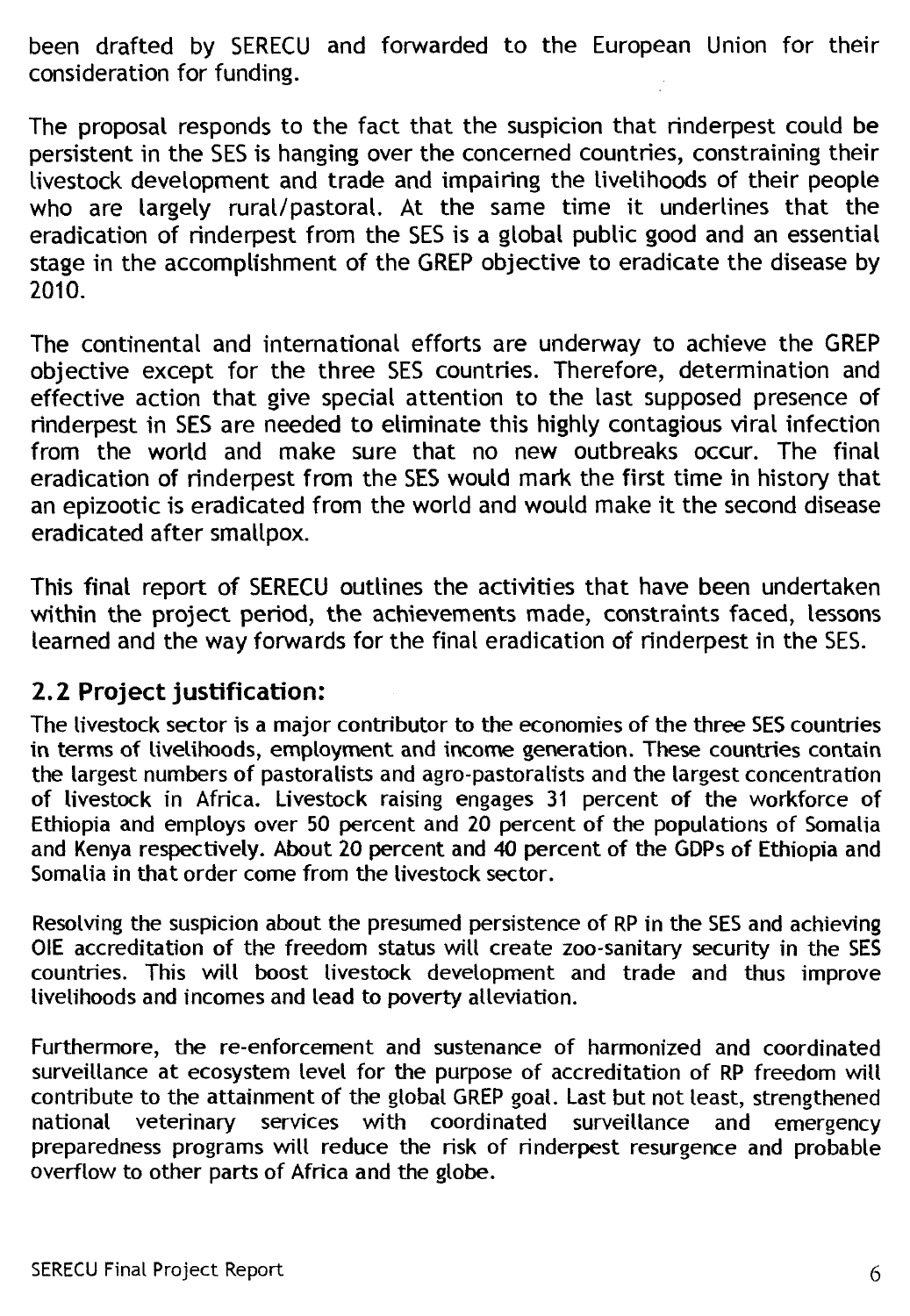# **2. ACHIEVEMENTS TOWARDS RESULTS:**

#### **3.1 Result 1: Somali ecosystem rinderpest coordination unit established and functioning for technical and logistical support to national disease surveillance and control systems**

• The creation and eventual operationalization of SERECU was a culmination of a sequence of workshops organized by AU-IBAR between 2002 and 2005. The SERECU work-plan and cost estimate was endorsed on 22<sup>nd</sup> November 2005 and became operational in January 2006 and the last staff was recruited and joined in June 2006

In accordance with the work-plan, the Unit has been able to give technical and logistic support to the three SES countries in various ways that include convening of workshops and coordination meetings and providing technical assistance:

- i. **Workshops and meetings convened for SES stakeholders:** 
	- $\bullet$  1st Cross-border Harmonization Meeting at Lenana Conference Center, Nairobi, 1<sup>st</sup>-2<sup>nd</sup> February 2006
	- SERECU Inception Workshop at AU-IBAR Conference Room, Nairobi, 30<sup>th</sup> March 2006
	- **•** 2<sup>nd</sup> Cross-border/5<sup>th</sup> Technical Harmonization Meeting at Ghion Hotel, Addis Ababa, 9th-1**0th** May 2006
	- $\bullet$  1<sup>st</sup> Steering Committee Meeting for SERECU at Ghion Hotel, Addis Ababa, 11<sup>th</sup> May 2006
	- Conceptual SES Stakeholders Workshop, Nairobi, 15<sup>th</sup>-16<sup>th</sup> June 2006 at Jacaranda Hotel.
	- **3rd** Cross-border/Technical Harmonization at AU-1BAR, Conference Halt, Nairobi, **4th \_ 6th** October 2006
	- **•** 2<sup>nd</sup> Steering Committee on 6<sup>th</sup> October 2006, at AU-IBAR, Conference Hall, Nairobi
	- In-country Stakeholders Workshop for Kenya, Garissa on 1<sup>st</sup> 2<sup>nd</sup> December 2006 and Ethiopia, Moyale on  $14<sup>th</sup> - 15<sup>th</sup>$  December 2006(the Workshop planned for Somalia was not conducted)
- ii. **Technical and logistic support to SES countries:** 
	- Field surveillance back-up services
	- Review of countries Emergency Preparedness Plans and Dossiers for freedom from disease
	- Formal and informal consultations with countries on strategies for final eradication of rinderpest from the SES
	- Provided support in the planning and training of "Training of Trainers" for community animal health workers in Kenya -SES jointly with NEPD.
	- Provision of laboratory equipment and materials to national programs and national and regional laboratories
	- Assistance in shipment of samples to reference laboratories  $\blacksquare$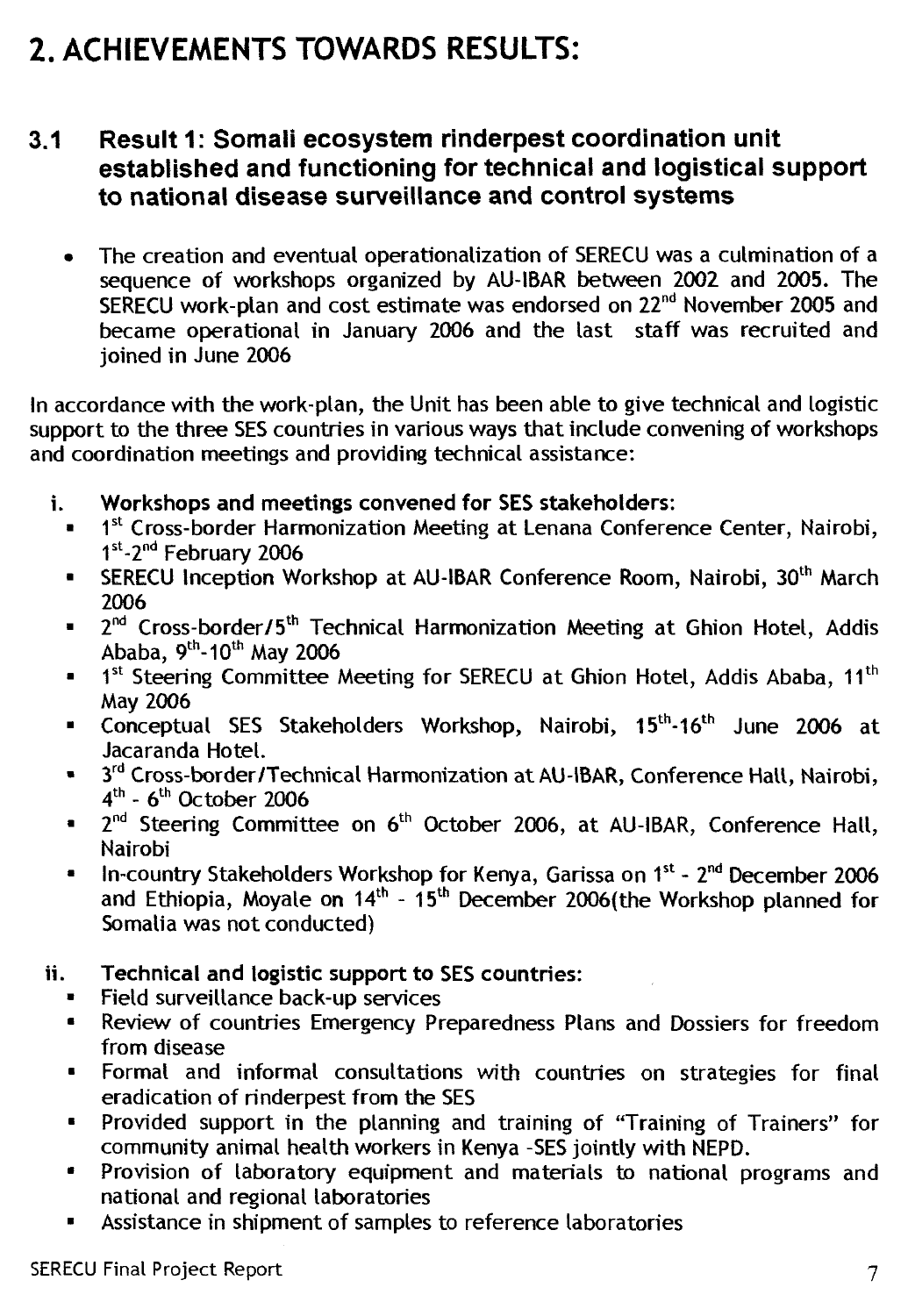**iii. Memorandums of understanding were signed between KARI/Muguga, the three SES countries and A/U-IBAR.The MOUs were to facilitate smooth operation and cooperation in the project implementation.** 

See Annex 8.2 For full copy of the memoranda of understanding.

- **iv. Participation in PACE and/or OIE / FAO-GREP workshops and meetings by SERECU staff:** 
	- 12<sup>th</sup> PACE Advisory Committee Meeting, in Bamako, Mali, at Kempinski Hotel on  $26^{th}$ -27<sup>th</sup> April 2006
	- 74<sup>th</sup> OIE General Assembly, Paris, 20<sup>th</sup>-26<sup>th</sup> May 2006
	- 2<sup>nd</sup> AU-IBAR African DVS Meeting, Paris
	- **■**  $3^{rd}$  PACE Laboratories Network Meeting, at Kempinski Hotel on  $5^{th}$   $9^{th}$  June 2006, Bamako, Mali.
	- $\blacksquare$  6<sup>th</sup> Annual PACE Coordination Meeting, Mombasa, 27<sup>th</sup>-30<sup>th</sup> June 2006
	- PACE External Final Evaluation
	- PACE Epidemio-Surveillance Systems Consolidation Meeting, at Hotel Sawa on 17<sup>th</sup> - 21<sup>st</sup> July 2006 in Douala, Cameroon.
	- **PACE Wildlife Consolidation Workshop 18th 21st September 2006 held at Mt** Kenya Safari Club Nanyuki, Kenya.
	- $\blacksquare$  13<sup>th</sup> PACE Advisory Committee Meeting held at Norfolk Hotel Nairobi, 26<sup>th</sup>-27<sup>th</sup> October 2006,.
	- Joint FAO-GREP/OIE/AU-IBAR Workshop on Accreditation of Rinderpest Freedom in Africa, Accra, 29<sup>th</sup> November-1<sup>st</sup> December 2006
	- **■** OIE/FAO International Meeting on Avian Influenza in Wild birds Rome on  $30<sup>th</sup>$  -31st May 2006
	- FAO meeting on Avian Influenza at AU/IBAR
	- FAO/AU-IBAR/PACE Joint meeting on Foot and Mouth Disease regional Coordination and emergency control in the African Great Lakes Countries of Rwanda, Burundi, Democratic Republic of Congo, Tanzania and Uganda held on 3rd-4th August 2006, AU/IBAR Conference room, Nairobi.
	- Joint FAO-GREP/AU-IBAR/01E/Ghana workshop on "Accreditation of Rinderpest Freedom in Africa", Accra/Ghana at Miklin Hotel on 29<sup>th</sup> November-1<sup>st</sup> December 2006.

#### **3.2 Result 2: Rinderpest surveillance systems in the Somali ecosystem coordinated and areas of rinderpest infection or freedom clearly delineated based on risk assessment approaches as agreed with concerned countries**

The key verifiable indicator for this result has been to delineate areas of endemic maintenance of rinderpest virus in the SES by undertaking coordinated surveillance activities and field missions. It also included activities aiming to strengthen the surveillance capacities such as development of surveillance and laboratory systems and protocols, capacity building of SERECU and national programs staff, Institutional strengthening of national programs and national and regional laboratories and development of disease information systems and reporting.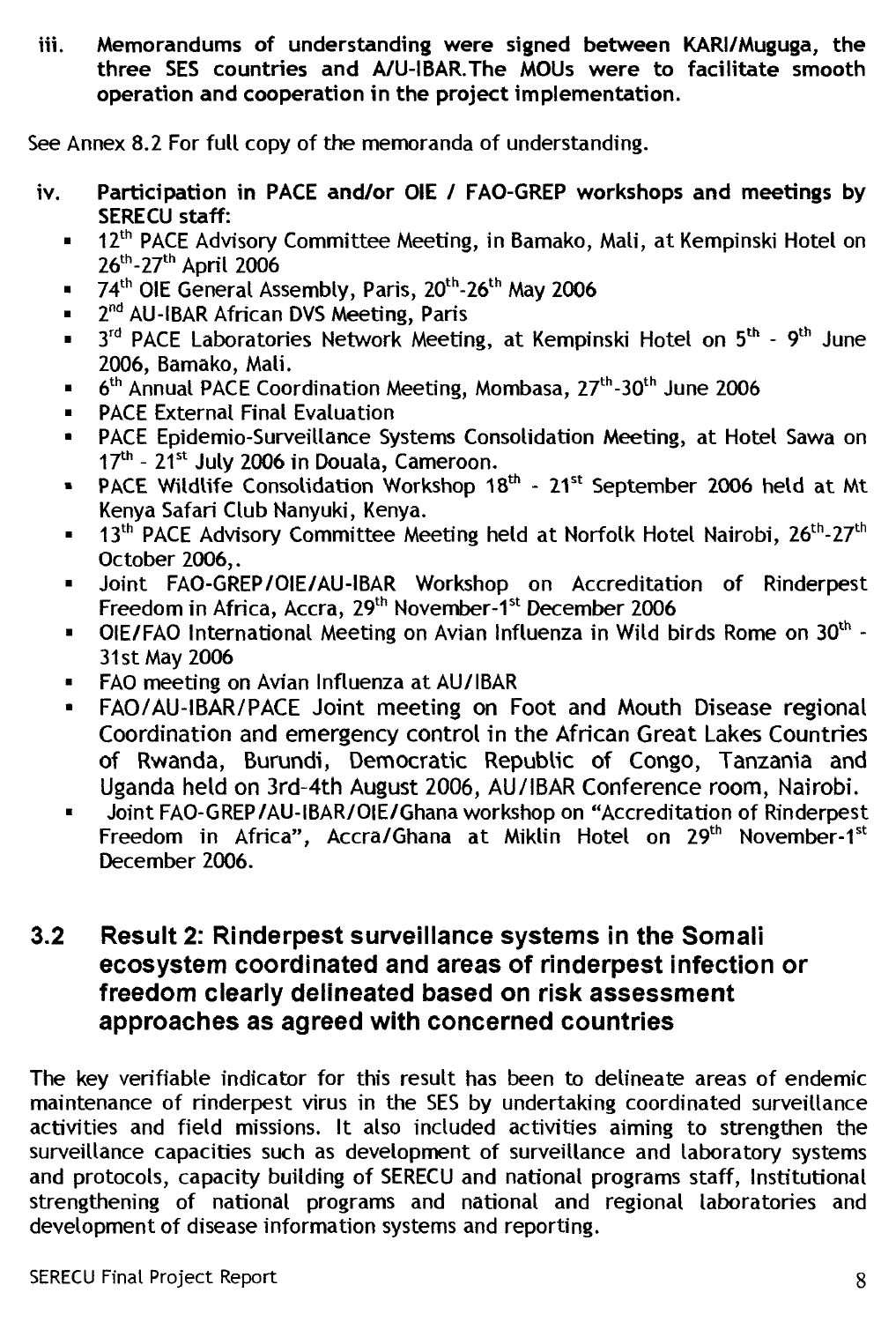### **3.2.1 Strengthening of surveillance capacities**

- i. Surveillance requirements and tools were established and guidelines agreed on with the national programs. These covered PDS, clinical and serological surveys, wildlife surveillance, and cross-sectional sampling frame, sampling methods and levels of confidence in data analysis and interpretation of results
- ii. Laboratory systems and protocols were set up following Dakar protocol and covered field collection, labeling and transportation of samples, and receiving and recording of samples. Sample collection guidelines were agreed with and circulated to national programs. Packaging and shipment of samples to reference laboratory followed FAO guidelines and agreed with FAO, OIE and reference laboratory (Pirbright)and CIRAD (emvt).
- iii. A series of capacity building trainings were conducted for SERECU and national programs staff. These covered trainings on the use of map coordinates, use of ARIS and data management, GIS and wildlife surveillance. Trainings that were planned and not implemented include risk analysis and risk based surveillance, EPP, training of vets and paraprofessionals in disease surveillance, and IATA training on shipment of biological materials (recommended in the 3rd crossborder workshop) See Annex 8.4.2.
- iv. National programs and national and regional laboratories (Sabeta, Kabete and Muguga) were supported through provision of financial and material support, including provision of kits, consumables, packaging materials and other equipment (See Annex 8.4.1) . Support was also provided to national programs to install ARIS system.
- v. The disease information and reporting system (ARIS) linking national programs with IBAR/SERECU was strengthened through installation of ARIS and training in Ethiopia and Somalia. Although there were interruptions, the countries have been urged to start to report disease status and outbreak investigations on a monthly basis.

### **3.2.2 Surveillance activities and field missions**

Serosurveillance based on random coordinates in addition to targeted wildlife serosurveillance were planned for January - February 2006. However, due to the severe drought situation in the Horn of Africa (November 2005 - March 2006) that affected the spatial distribution of livestock in the SES countries, participatory disease search (PDS) in combination with purposive sero-surveillance was implemented in February-March 2006 in preference to random sero-survey as earlier intended.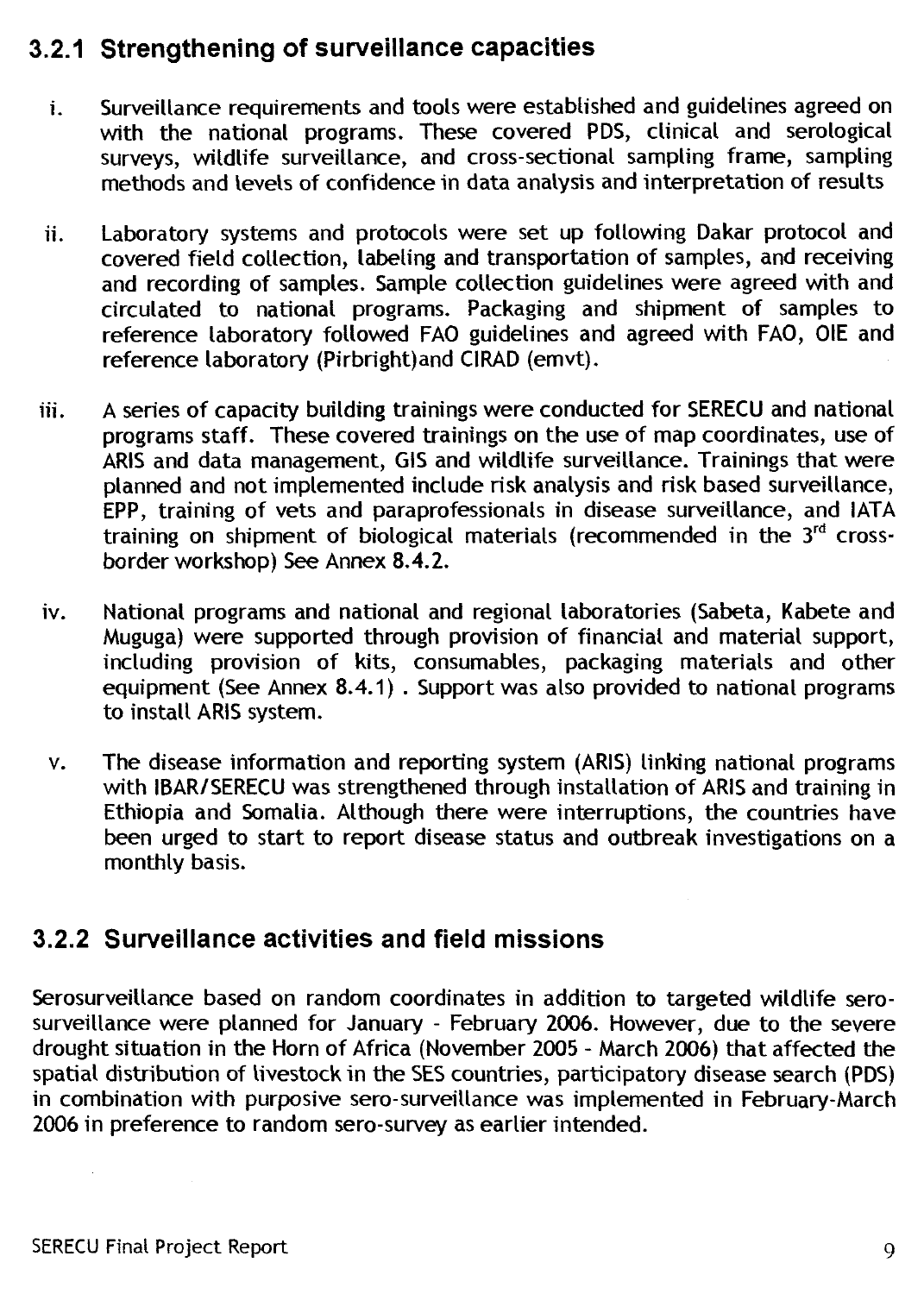### **Figure 1: Showing the participatory disease search sampling sites in the Somali Ecosystem — February 2006**



The map shows the sites visited, including 92 sites in Kenya, 144 sites in Somalia and 29 in Ethiopia with 1972, 2136 and 803 sera collected respectively. Although no stomatitis enteritis syndrome was encountered as per the case definition, all cases of either stomatisis or diarrhea were sampled to ensure nothing was left to chance. Total samples of 4911 sera, 60 whole blood, 97 eye swabs and 158 Lymph node aspirates were collected from the ecosystem.

A random sero-survey planned for May/June was implemented between June - September 2006. This was implemented successfully with field back-up services in Ethiopia and Kenya provided by SERECU white the Somali component was implemented by SAHSP. The number of samples collected per country was 6176 (Ethiopia), 3927 (Kenya) and 8098 (Somalia). Figure 2 below shows sero-survey sites in the three countries.

During the random surveillance carried out in July 2006, SAHSP/field teams reported suspicion of rinderpest-like disease in southern Somalia at the border with Kenya. A team comprising of SERECU and PACE Kenya members was mobilized and complemented SAHSP in the investigation. The teams carried out detailed investigation including sero-sampling and collected a total of 33 serum samples and 98 tissue samples. This was a significant achievement demonstrating the capacity to report and follow-up cross-border incidences of suspected rinderpest-like diseases. This further verified the coordination capacity among the three SES countries.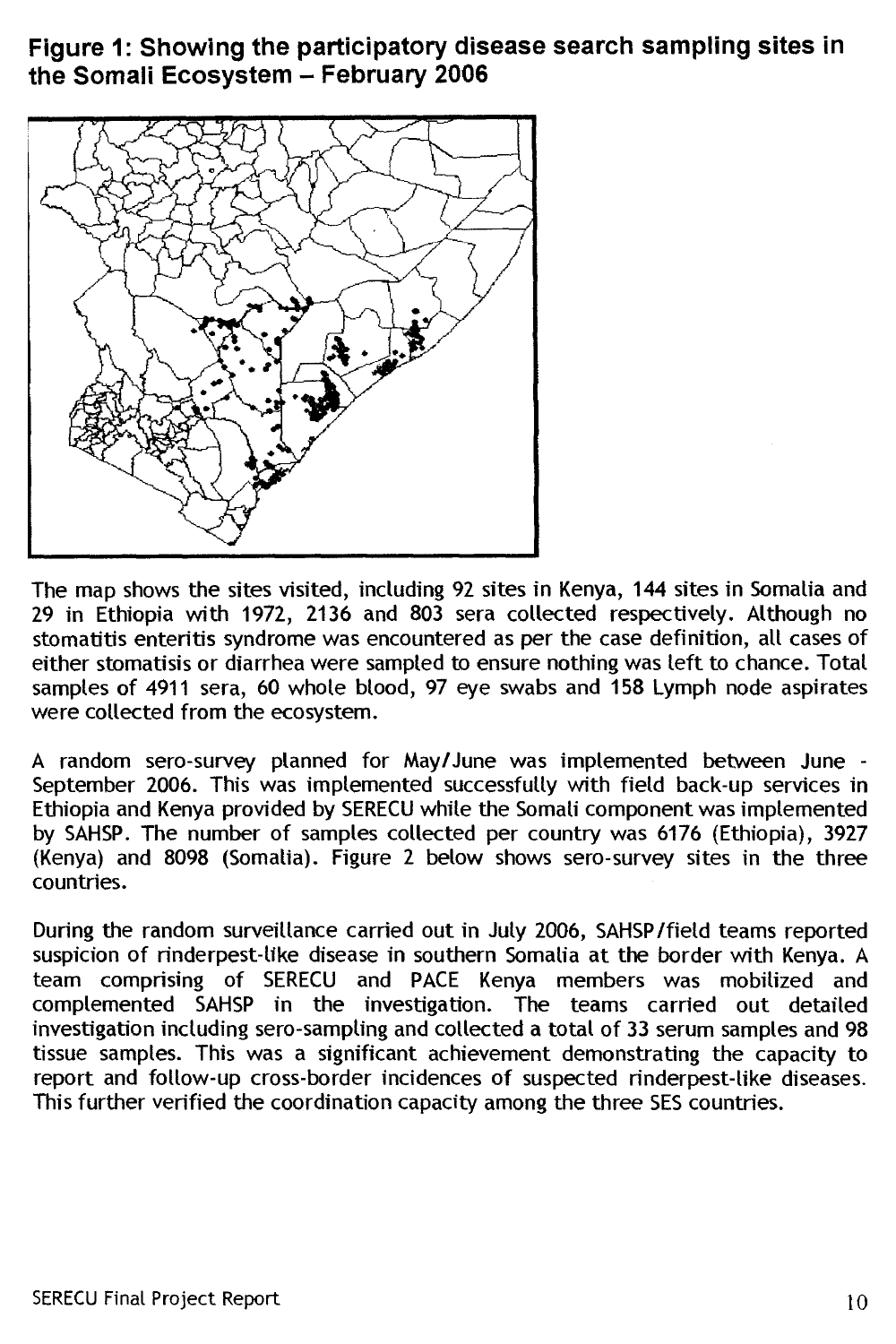



Support was provided to Kenya Wildlife Service KWS to conduct wildlife surveillance in Kenya. Four missions were conducted as follows: 27<sup>th</sup> February - 22<sup>nd</sup> March - Garissa / Ijara and Tana River Districts,  $15^{th}$  March -  $8^{th}$  April - Meru Conservation Area,  $27^{th}$ March -  $15<sup>th</sup>$  April - Tsavo Ecosystem. The  $4<sup>th</sup>$  mission was conducted from  $25<sup>th</sup>$  May- $26<sup>th</sup>$ June 2006 in Wajir, Mandera, Moyale and Marsabit.. A total of 347 samples (110 warthog, 45 giraffe, 174 buffalo, 15 waterbuck and 3 lesser kudu) were collected. One mission was conducted in Ethiopia in Dolo odo area in March 2006 but no samples were collected.

A mission was carried out in southern Somalia in collaboration with KWS and SAHSP. It was conducted from  $16<sup>th</sup>$  August-2<sup>nd</sup> September 2006. A total of 33 samples were collected from warthog. The sampling was conducted in areas with high interaction between livestock and wildlife.

In total 380 wildlife species samples were collected during the period from February-September 2006. SES wildlife surveillance sites (Ethiopia, Kenya and Somalia) are shown in the map below.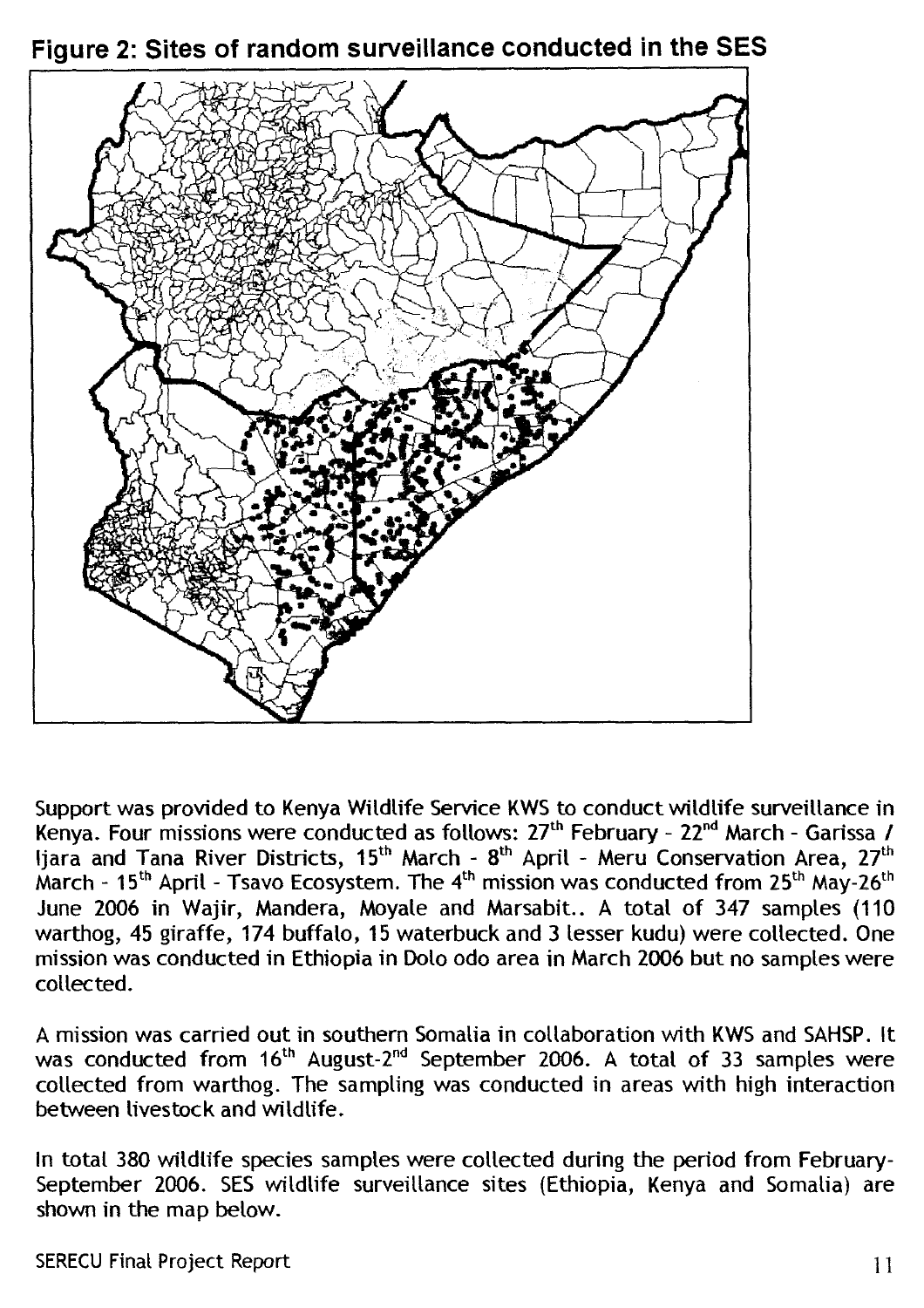## **Figure 3: Wildlife sampling sites in the SES**



All the surveillance activities were harmonized and results presented at the 1<sup>st</sup>, 2<sup>nd</sup> and 3<sup>rd</sup> Cross Border/ Technical Harmonisation Meetings (See Annex 8.3)

## **3.2.3 Timely and coordinated quality laboratory diagnosis**

A system for timely and coordinated quality laboratory diagnosis was established. This involved:

- Agreeing to apply standards and protocols as set by OIE
- Establishing a centralized management system in collaboration with Muguga, Kabete and Sebeta for registering, dispatch, tracking and submission of samples to world reference laboratories

A total of 210 cattle and 312 wildlife serum samples from Kenya and 35 wildlife samples from Somalia were submitted to CIRAD-EMVT in May 2006 and August 2006 respectively. In addition, 118 cattle serum samples from Kenya and 49 from Somalia were dispatched to Pirbright in August 2006. All the samples sent to the two labs were negative for rinderpest antibodies. Aliquots of the serum samples of the random survey carried out in July 2006, referred above, were submitted to Pirbright in December 2006 and are being tested.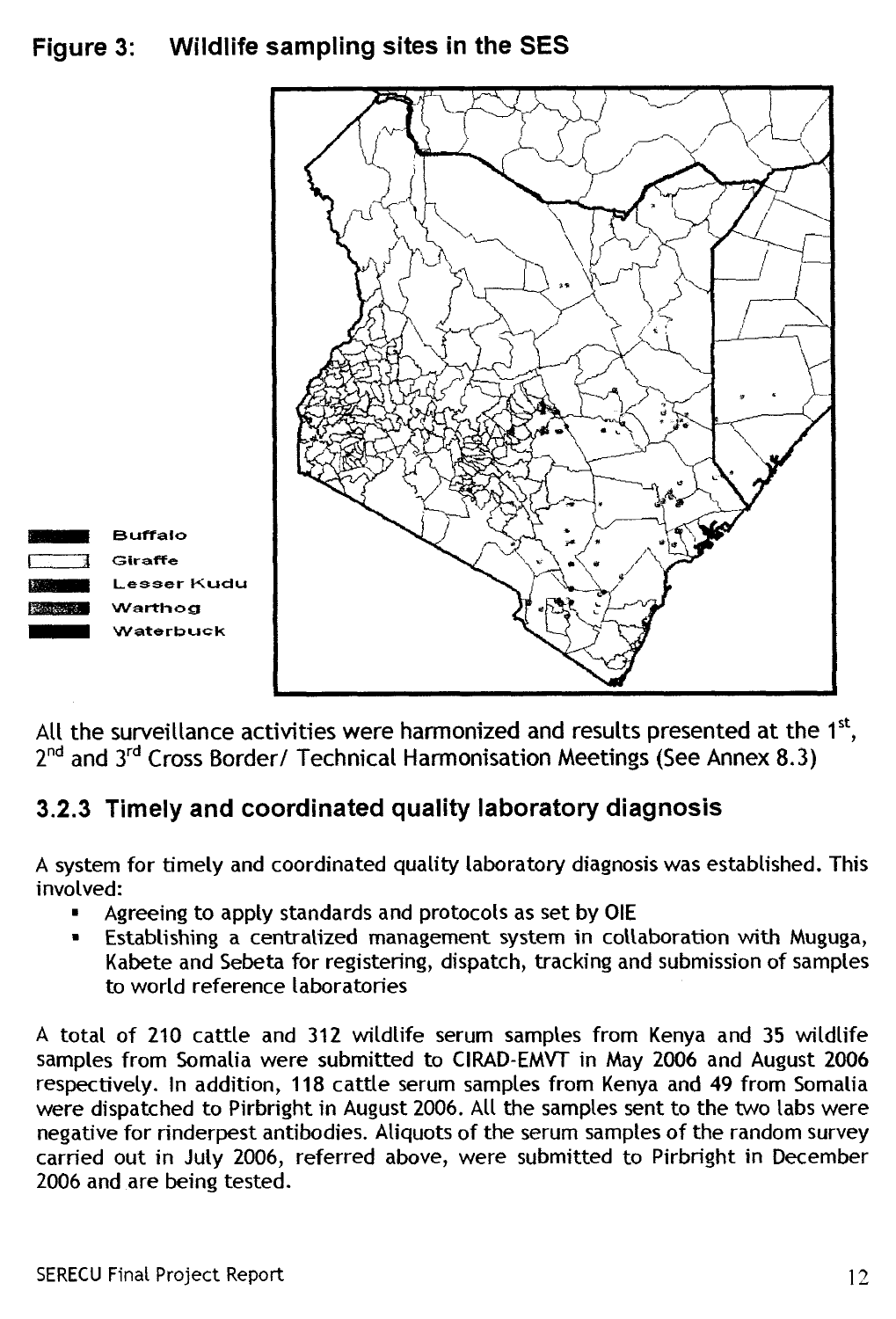#### **3.3 RESULT 3: Harmonized rinderpest eradication approach applied by veterinary delivery systems in the SES**

A field technical study was carried out to evaluate the current veterinary delivery systems in the SES in accordance with the OIE set guidelines (Masiga W., Kajume, J. and Daborn, C. "Assessment of veterinary delivery systems in the Somali Ecosystem" August 2006) See Annex 8.3. Key recommendations included a need to review policy to allow the Government resume the provision of "private good" services in addition to "public good" services in the Kenyan part of the SES; need to strengthen the linkage between the federal and regional animal health services in Ethiopia; and urgent need to support the establishment of a central veterinary authority alongside strengthening of professional associations and training of more service providers in Somalia. One regional stakeholders sensitization workshop was held in June 2006, while in-country stakeholders workshops were held in Kenya and Ethiopia in December 2006 (See Annex 8.3). An in-coutry stakeholders workshop scheduled to be held on  $4^{th}$  -  $8^{th}$  January 2007 in Somalia was not held due to the prevailing civil unrest.

Due to the delay in conducting the technical field study on veterinary delivery systems in the SES, specific recommendations on national policy initiatives to facilitate harmonized approaches for rinderpest eradication in SES were not realized. However provision has been made to implement this in the SERECU follow-up project.

For Somalia, it was concluded that the absence of a central veterinary authority that takes national responsibility and mandate for rinderpest eradication constituted a big gap in service delivery. According to the OIE eradication pathway, it is the Central Veterinary Authority that has the mandate to declare rinderpest freedom status. Following the recommendations, SERECU planned several activities for Somalia during the extension phase. These included holding of policy initiative meetings for the establishment of a Central Veterinary Authority, in addition to facilitate the action of a Task Force to develop an action plan for the development of the National Veterinary Service. Other inputs included provision of office furniture and kick-start running costs. These activities have not been implemented due to logistical problems.

### **3.4 RESULT 4: Final rinderpest eradication strategy prepared, endorsed and coordinated**

### **3.4.1 Analysis of available surveillance data**

Final rinderpest eradication strategy is to be developed following the compilation and analysis of all available data (historical and current) as well as follow-up surveillance carried out and areas of continued rinderpest virus circulation identified and delineated. In Somalia, SAHSP collected and tested 2111cattle serum samples from random surveys in central and southern Somalia in 2005 and in 2006 another 2152 samples from specifically targeted sites. In addition to the serological surveillance, participatory disease searches for clinical signs of rinderpest in all the cattle rearing areas were conducted. The number of samples collected during June 2006 survey was 8098. The average sero-prevalence (%) in the regions of southern Somalia (Gedo, Middle Juba and Lower Juba) has shown a significant drop with prevalence of 17% from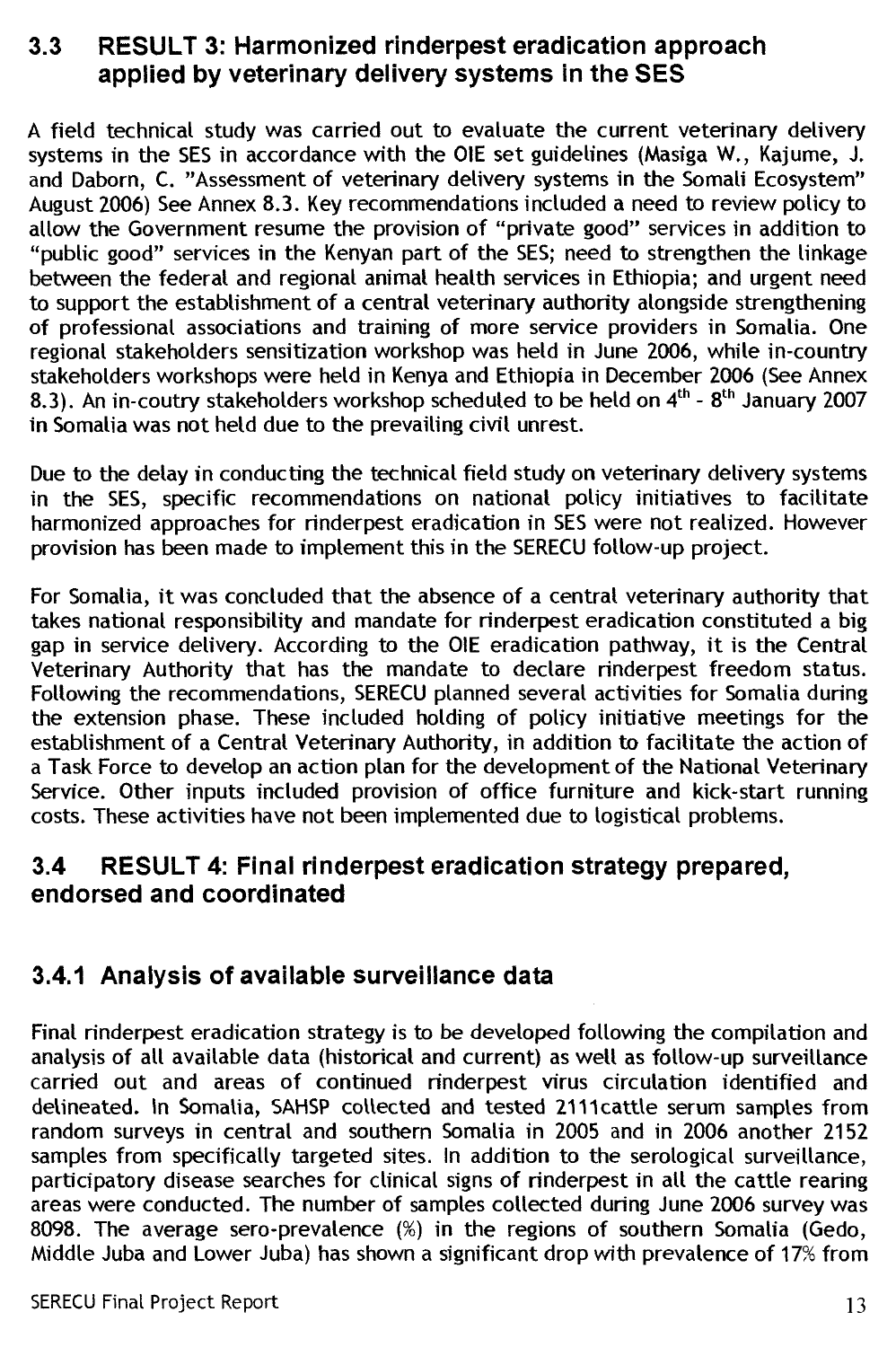2002-2004 surveys, 1.7% in the 2005 survey, 0.6% in the February 2006 survey and 1% in the June 2006 survey. The northern part of Somalia (Somaliland and Puntland) is a rinderpest free zone. These areas also have tow cattle densities that are not able to support the maintenance of rinderpest and no cases of clinical disease resembling rinderpest have been detected in the areas since the start of structured surveillance activities in 2002.

In Ethiopia, surveillance was undertaken in 2005 and a total of 11,843 sera were collected and no rinderpest-tike disease was detected. All samples collected during the June 2006 survey in Ethiopia and Kenya (when 6176 and 3927 samples were collected respectively) have tested negative for the presence of rinderpest. The current status of sero-positive sites in the SES is as shown in Figure 4 below.



#### **Figure 4: Sero-positive sites in the SES**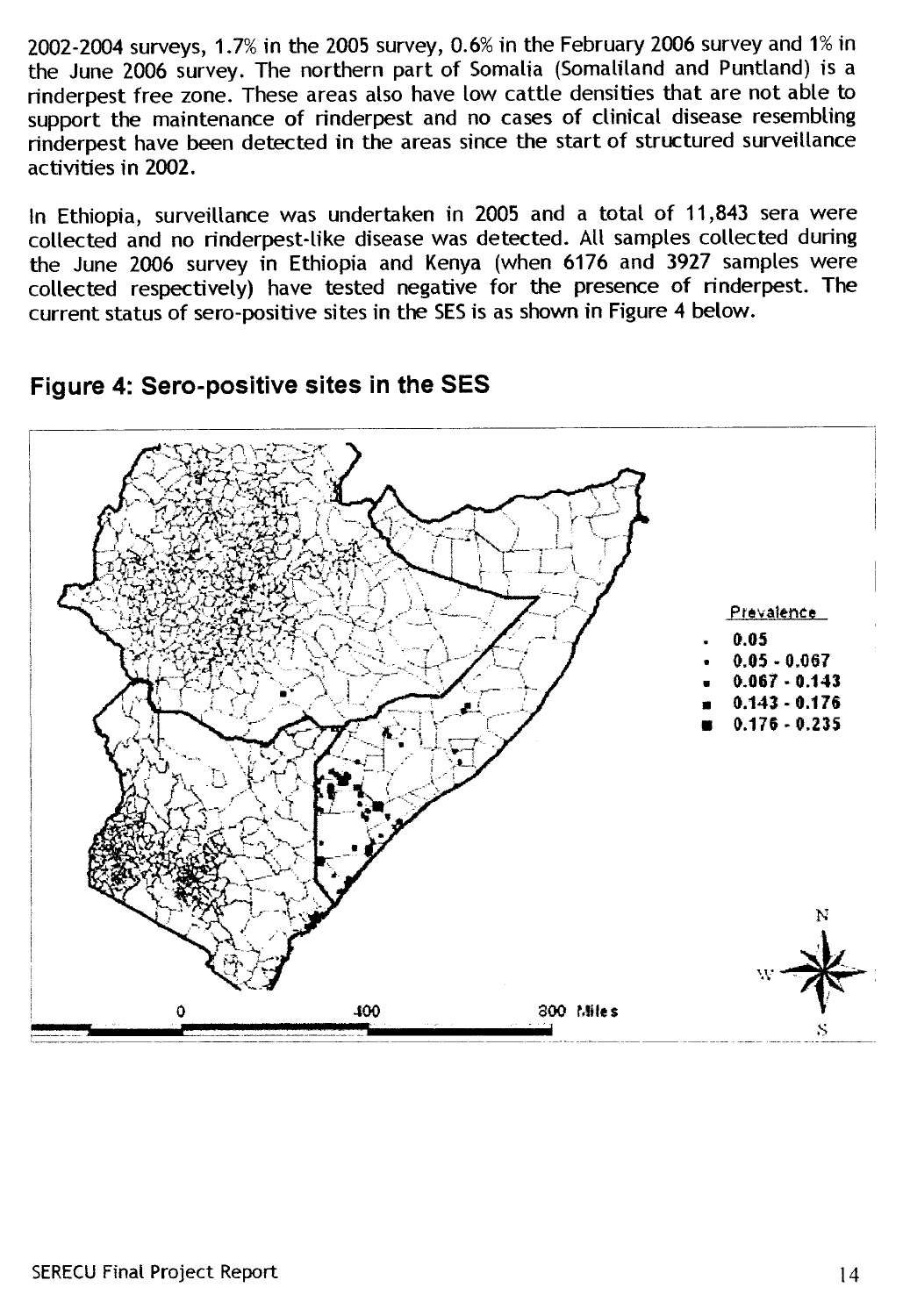## **Figure 5: Sero-positive sites in Southern Somalia**



In wildlife, no rinderpest antibodies have been detected in 380 wildlife sera tested so far from the SES. From the last outbreak in wildlife (Meru, 2001), there has been no apparent circulation of rinderpest virus in the sentinel wildlife populations of regions surveyed.

Overall, there has been a significant decrease in sero-prevalence to zero or near zero in Kenya and Ethiopia. The sero-prevalence in Somalia is clustered in specific sites in Gedo, Middle Juba and Lower Juba regions. In all three regions, higher prevalence was mainly among the older animals (2-3 years) as opposed to the younger animals (1-1.5 years). On the whole, a low prevalence figure of around 1% is reported in 2006 for the area with the highest sero-prevalence (Middle Juba).

Although a definitive statement of rinderpest infection status cannot be made on the basis of the current sero-surveillance and clinical surveillance results, the above results indicate they are not strongly suggestive of continued rinderpest virus circulation in Somalia and in the other SES countries. Instead, they are starting to provide increasing confidence that rinderpest is no longer circulating in the SES.

## **3.4.2 Final Rinderpest Eradication Strategy**

Results of mathematical modeling of mild rinderpest show that available data and analysis is consistent with either fade-out of infection or an inter-epidemic period where disease persists in remote communities. Eradication activities should focus on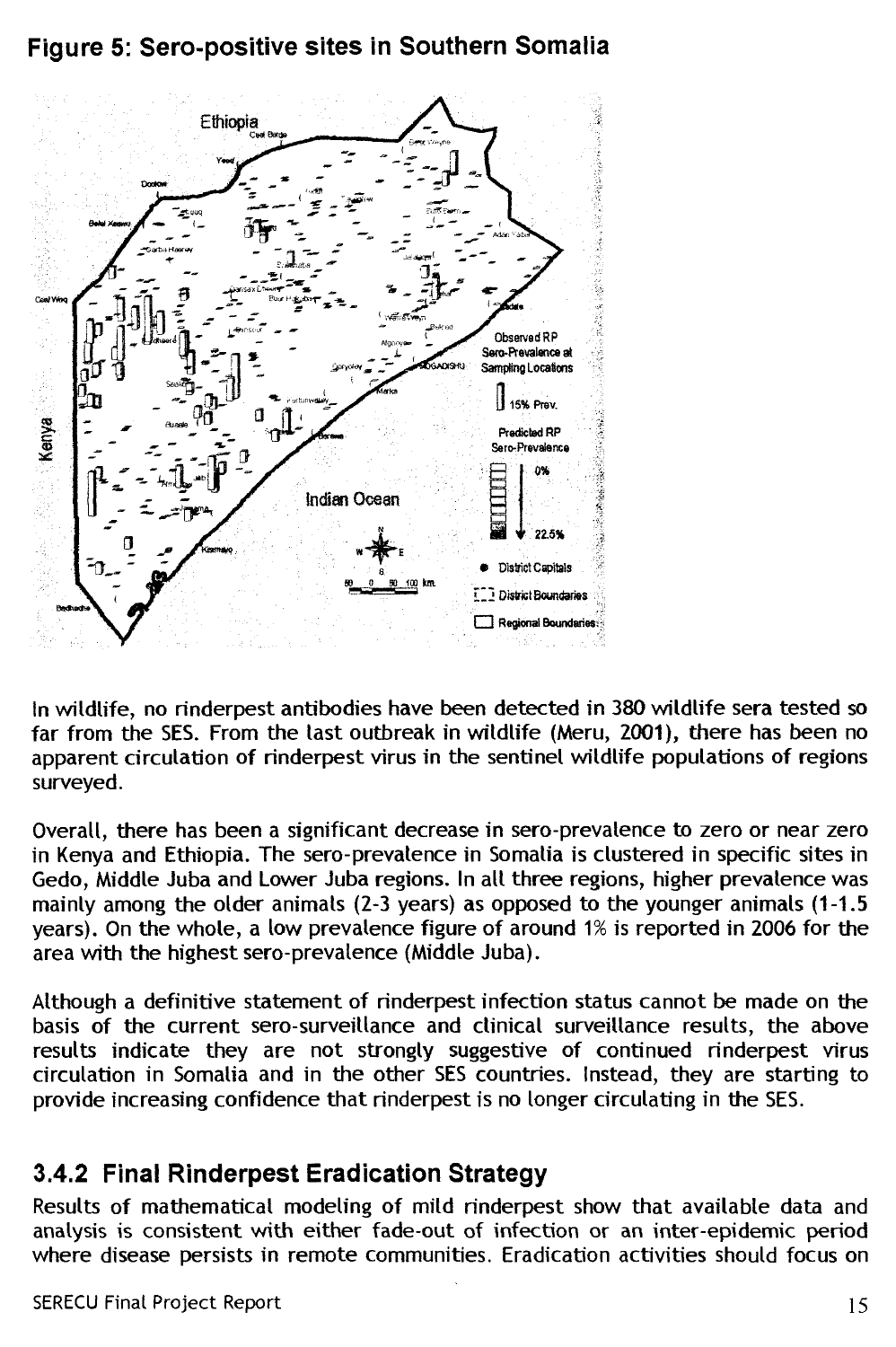active surveillance to elucidate which of these two interpretations are true (See Annex 8.4).

On the basis of the above results (3.4.1), final rinderpest eradication strategy will be prepared, endorsed and implemented after the following activities are carried out:

**1) Follow-up surveillance of sero-positive sites in southern Somalia and contiguous areas in Kenya and Ethiopia** 

Analysis of surveillance data (June 2006 survey) at SES level raised several concerns including:

- The persistence of sero-positivity in few herds in some regions in southern Somalia
- The absence of sero-positivity in the contiguous areas of Kenya and Ethiopia, despite the continuous livestock movements between southern Somalia and the cross border zones of Kenya and Ethiopia

It was planned during SERECU extension phase to conduct (within October 2006) urgent follow-up of all sero-positive sites in southern Somalia and contiguous areas of Kenya and Ethiopia. Composite teams made up of representatives of the three countries, SERECU and FAO were expected to carry out the exercise in each country. However, the survey was not implemented due to heavy floods throughout the region, in addition to security issues in Somalia.

#### **2) Support countries to go along the OlE pathway**

SERECU collaborated with the country programs in preparation of dossiers for submission to 01E. Below is a table showing the progression along the OIE pathway for the 3 SES countries

|                                                         | <b>Ethiopia</b>                                                               | Kenya                                                                        | Somalia         |
|---------------------------------------------------------|-------------------------------------------------------------------------------|------------------------------------------------------------------------------|-----------------|
| Last disease                                            | 1995                                                                          | 2001                                                                         | 1983            |
| Last vaccination                                        | 1999                                                                          | 2003                                                                         | 2003            |
| Eligible for freedom<br>from disease (whole<br>country) | 2003                                                                          | <b>End 2006</b>                                                              | <b>End 2008</b> |
| <b>Current OIE status</b>                               | Free from disease<br><b>OIE</b><br>(zonal)<br>recognition<br>achieved in 2005 | Free from<br>disease<br>(zonal) - OIE recognition   None<br>achieved in 2006 |                 |

Table 1: Showing the progression along the OlE pathway for the 3 SES countries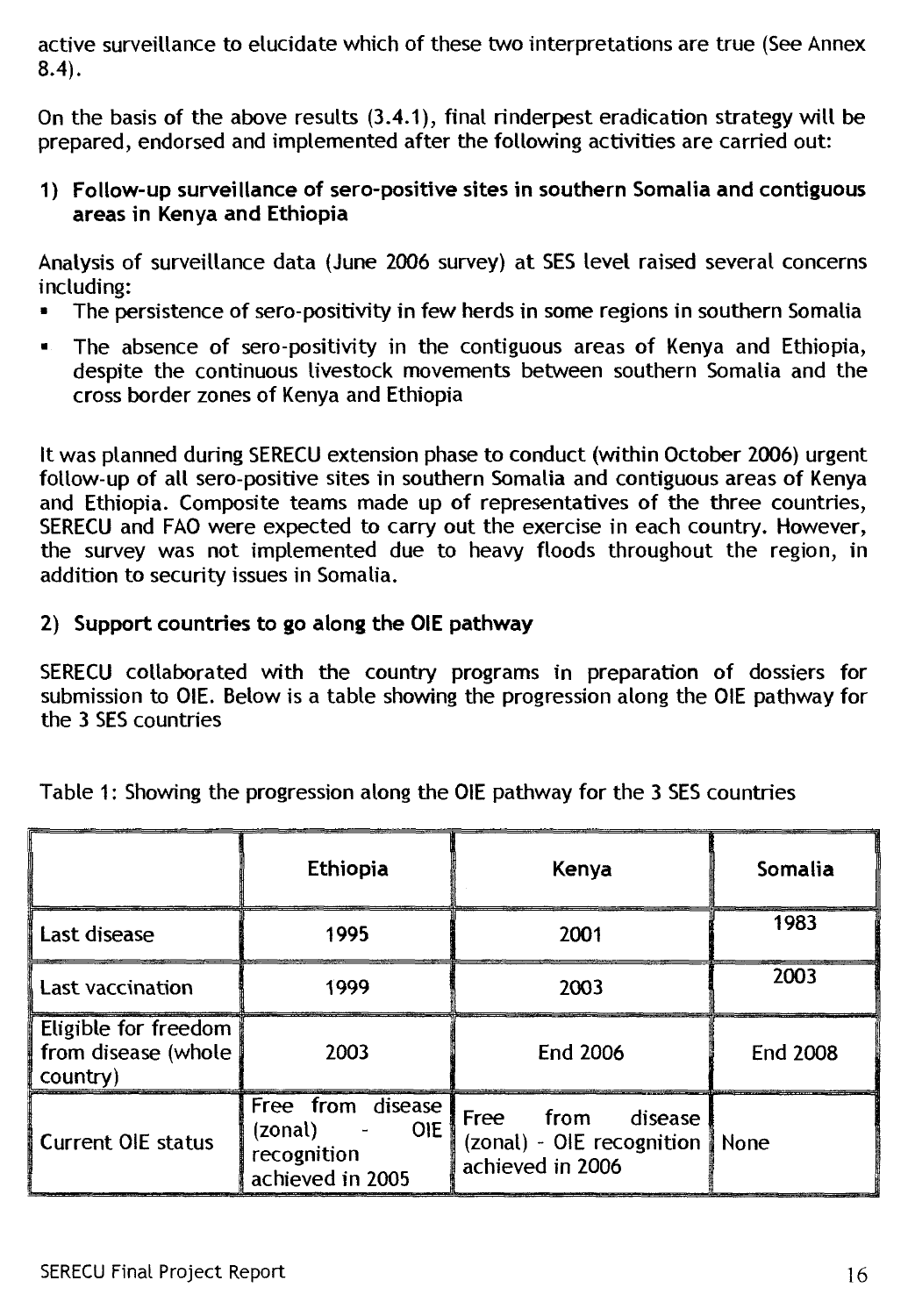On the basis of the data analyzed from SES surveillance results, the following are required to be accomplished as a prelude for final rinderpest eradication:

- Somalia must declare itself provisionally free from rinderpest by January 2007 in order to facilitate the accreditation process of all countries involved in the SES.
- Kenya and Ethiopia have submitted their dossiers for official recognition of rinderpest disease freedom (at country level) in January 2007 to allow for evaluation by the ad hoc Group in February 2007.
- SERECU has prepared a concept note stipulating considerations for modification of the classical rinderpest Code Chapter and the corresponding Surveillance Guidelines to take into account hypo-virulent strains. The concept note was submitted to the OIE in August 2006. The OIE Scientific Commission forwarded the concept note to the ad hoc Group for Rinderpest with the aim to suggest possible changes for consideration by the Code Commission. FAO-GREP made similar suggestions to the OIE for changes in the OIE pathway. The deliberations of the OIE and eventual changes in the OIE pathway that will speed up the accreditation process in the SES countries is being followed up.
- Follow-up activities concerning sero-positive clusters and investigations in wildlife in the SES have to continue, in view of future accreditation for rinderpest infection freedom (Goal: submission of dossiers on September 2008 so as to ensure 2 consecutive years of surveys for proof of infection freedom).

#### **3) Preparation of follow-up project for the eradication of mild rinderpest or the verification of its absence**

As the challenge now is to continue with the sero-surveillance activities in both livestock and wildlife and finalize the accreditation process, a draft proposal for a follow-on project was developed. On the recommendation of European Union (EU), a consultant was contracted through GTZ to transform the 4-year (March 2007 - February 2011) draft proposal into a final project proposal document with the accompanying Financing Agreement. The Project proposal has been submitted to the EU.

The intended Socio-economic study on the benefits of eradication RP from SES was not carried out due to the transference of the AU-IBAR Socio-Economist to AU headquarters Addis Ababa.

## **3. PROJECT MANAGEMENT:**

The Somali Ecosystem Rinderpest Eradication Programme was implemented at the national and regional (SES) levels. The SERECU was established under the PACE Programme of AU-IBAR. On behalf of AU-IBAR, SERECU managed and coordinated the implementation of the rinderpest eradication programme in the Somali ecosystem.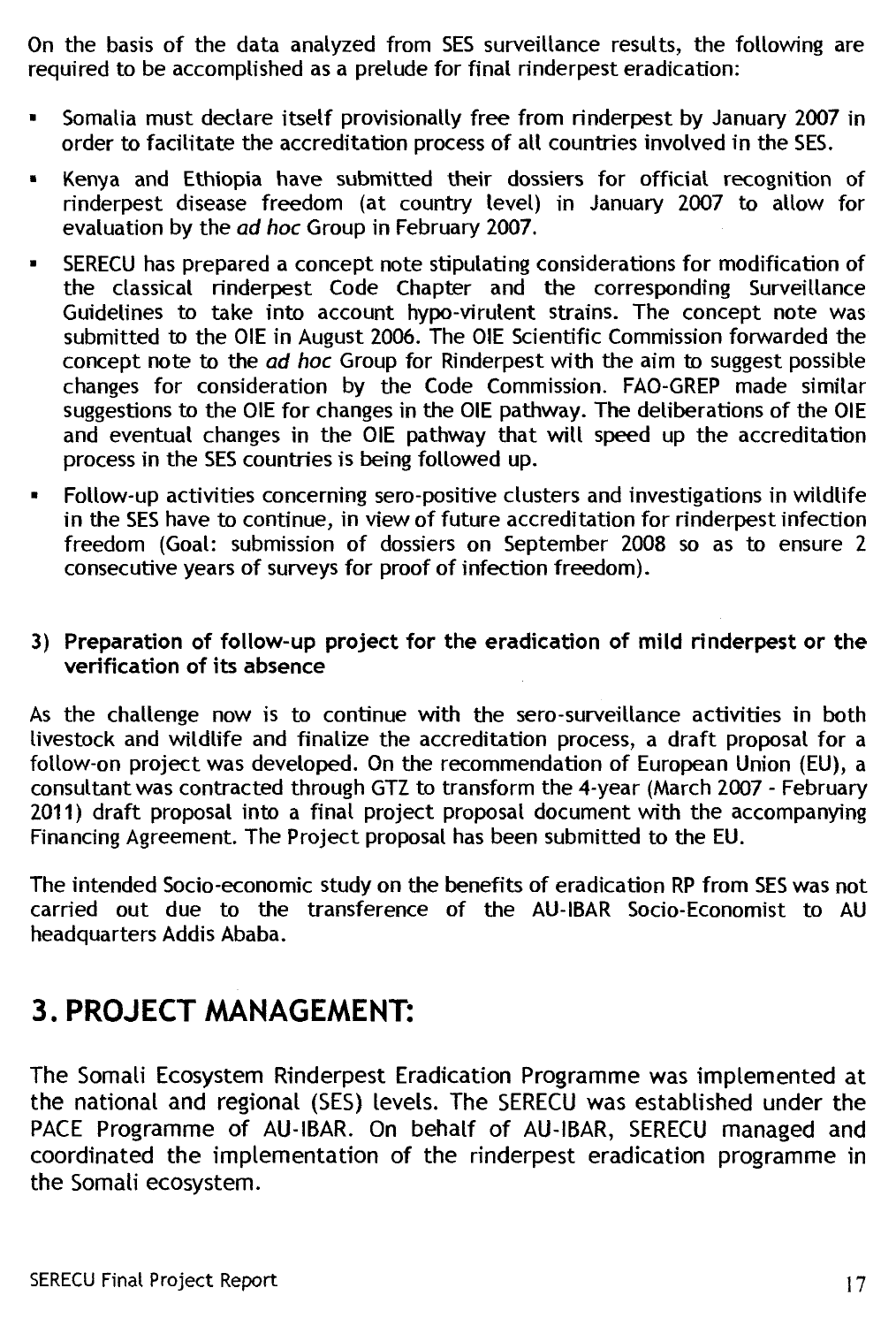## **4.1 Coordination/collaborations**

The day- to- day management of the programme was delegated to SERECU that coordinated the technical implementation of the programme. The team comprised of:

- Project Coordinator who doubled as the regional PACE Epidemiologist for East Africa.
- Three Liaison Officers, representing the three SES countries
- Wildlife Veterinary counterpart, who doubled as the wildlife expert for the PACE programme
- Veterinary Delivery System Officer

The coordination team developed national and regional implementation plans with the participating countries. The team monitored the implementation of the work programme.

An accountant was employed to oversee the financial aspect of the programme. Moreover, the programme utilized the existing PACE infrastructure, facilities and technical expertise for support services and technical consultation where necessary.

#### **Figure 6: Organogram of the management and operational structures of SERECU**

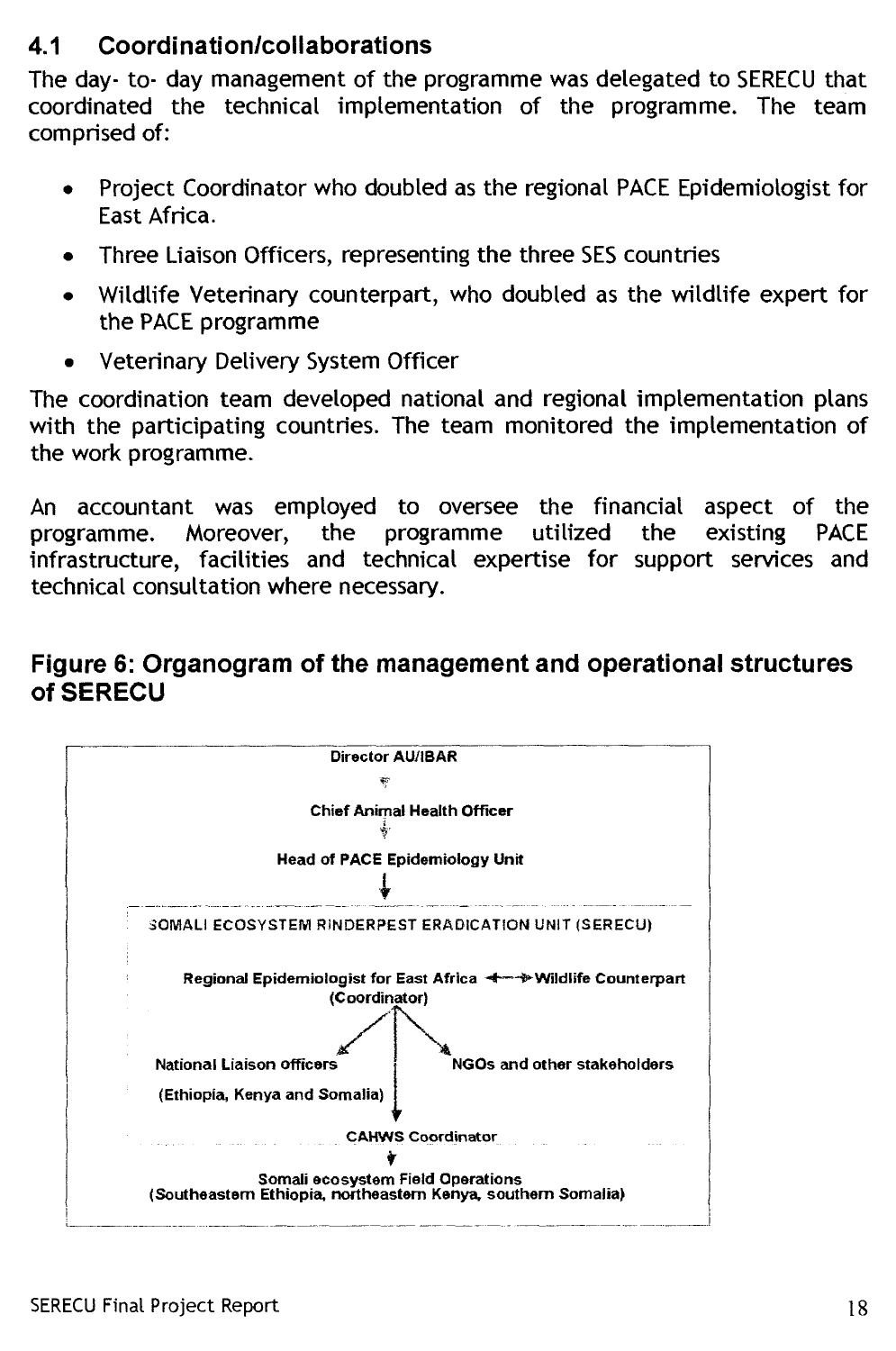To ascertain smooth operation and sustainability, memorandums of understanding were developed and signed between the three SES countries, KARI/Muguga and AU-IBAR.

SERECU additionally collaborated with key stakeholder institutions including: International Reference Laboratories with respect to rinderpest namely Pirbright in U.K. and CIRAD-emvt in France, OIE and FAO/GREP.

### **4.2 Resources and budget used:**

The European Union (EU) was the donor for the programme. The funds utilized during the project period are as shown below.

#### **BUDGET UTILIZATION FOR A 14 MONTH PERIOD FROM 1 NOVEMBER 2005 TO 31 DECEMBER 2006**

|                |                                      | Actual      | <b>Budgeted</b> | Actual         |
|----------------|--------------------------------------|-------------|-----------------|----------------|
|                |                                      | Expenditure | Expenditure     | Expenditure    |
|                |                                      | Sh          | Sh              | as % of Budget |
|                |                                      |             |                 |                |
|                | <b>Expenditure</b>                   |             |                 |                |
|                |                                      |             |                 |                |
| 1              | Equipment / investments              | 1,066,600   | 2,165,607       | 49%            |
|                |                                      |             |                 |                |
| $\overline{c}$ | Running costs                        | 24,571,380  | 33,053,286      | 74%            |
|                |                                      |             |                 |                |
| 3              | Improved laboratory support          | 44,084,823  | 46,380,269      | 95%            |
|                |                                      |             |                 |                |
| 4              | Emergency preparedness               | 11,110,042  | 22,753,453      | 49%            |
|                |                                      |             |                 |                |
| 5              | Wildlife surveillance                | 16,092,081  | 24,284,438      | 66%            |
|                |                                      |             |                 |                |
| 6              | Meetings, conferences & trainings    | 3,833,045   | 15,715,901      | 24%            |
|                |                                      |             |                 |                |
|                | Country support for disease          |             |                 |                |
| 7              | surveillance                         | 0           | 7,141,800       | 0%             |
| 8              |                                      | $\mathbf 0$ |                 |                |
|                | Strengthening Somalia Vet. Authority |             | 1,553,100       | 0%             |
| 9              | Contigency                           | 0           | 7,652,393       | 0%             |
|                |                                      |             |                 |                |
|                | <b>Total Expenditure</b>             | 100,757,971 | 160,700,247     | 63%            |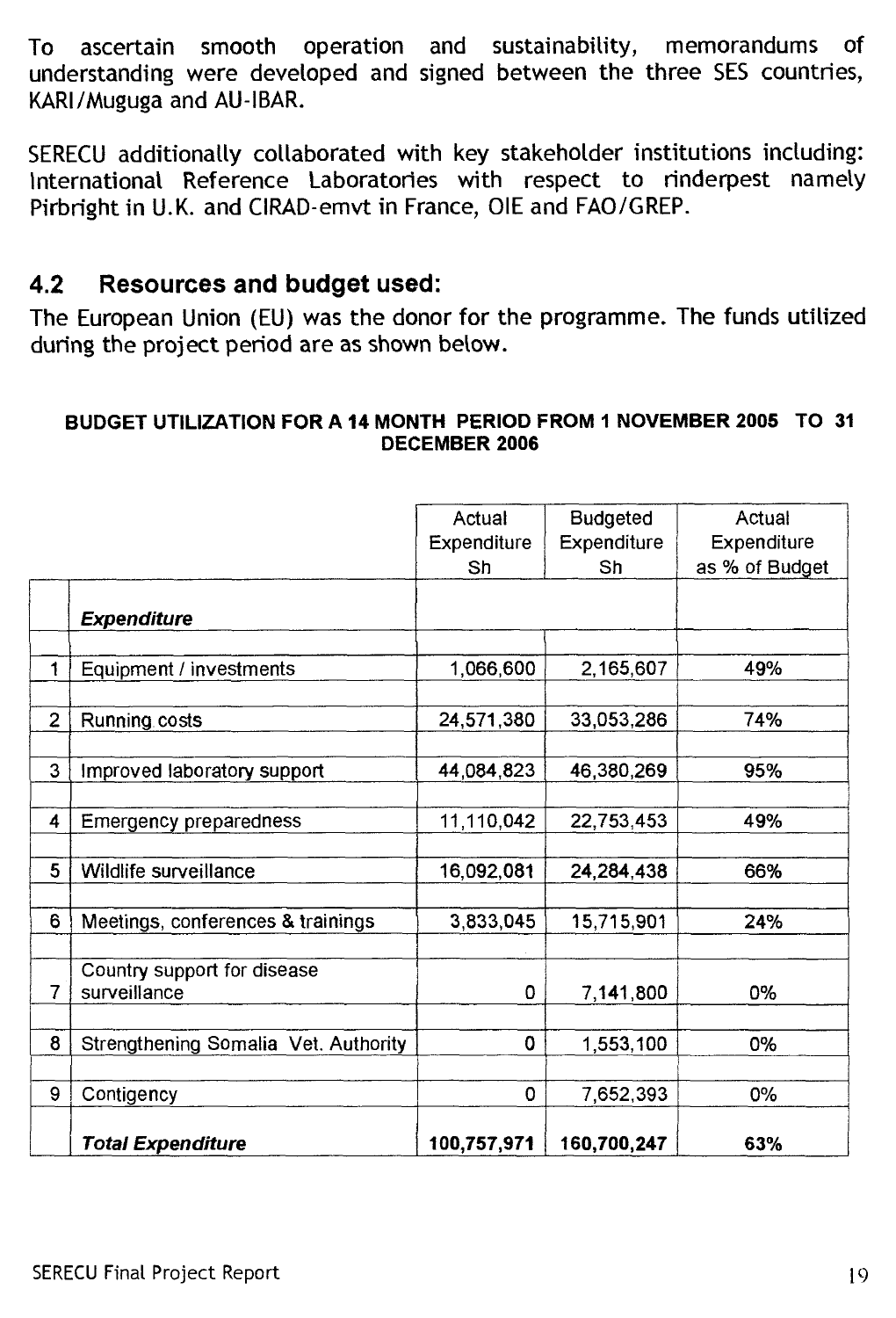## **4.3 Capacity building:**

## **4.3.1 Training in wildlife captures:**

Three Ethiopian and eight Somali veterinary professionals were trained on `humane' capture of warthogs using the netting method, blood sampling, and maintaining cold chain for serum samples in the field. This took place in Kenya between  $27<sup>th</sup>$  February to March 2006 with technical support from Kenya Wildlife Service (KWS) personnel.

### **4.3.2 Use of random coordinates in the field:**

In preparation for the random sero-survey, in country training on the use of random map coordinates was conducted for 26 Ethiopian in March 2006 and 15 Kenyan veterinarians in April 2006 who were involved in the June-July 2006 random survey.

## **4.3.3 Training on GIS:**

The SERECU staff trained on GIS in November 2006 to enhance their capacity to analyze data.

### **4.4 Support to Laboratories**

SERECU facilitated the procurement of laboratory equipment and materials for the national and regional reference laboratories (annex 4)

### **4.5 Stakeholders sensitization:**

One regional stakeholders sensitization workshop was held in June 2006 and one in-country workshops for Kenya and Ethiopia were held in December 2006.The workshops were held to sensitize stakeholders with regard to rinderpest eradication endeavors and lobby for their support in the eradication process.

## **5. CONSTRAINTS AND LESSONS LEARNED:**

## **5.1 External factors influencing implementation**

- i. Drought in February 2006 hindered the random surveillance since animals had dispersed to various areas in search of pasture and water. Instead, PDS was carried out and the random survey postponed to June-July 2006.
- ii. From the random surveillance in June-July 2006, a follow-up of sero-positive sites and their contigous areas identified was planned for October 2006. However, the heavy rains experienced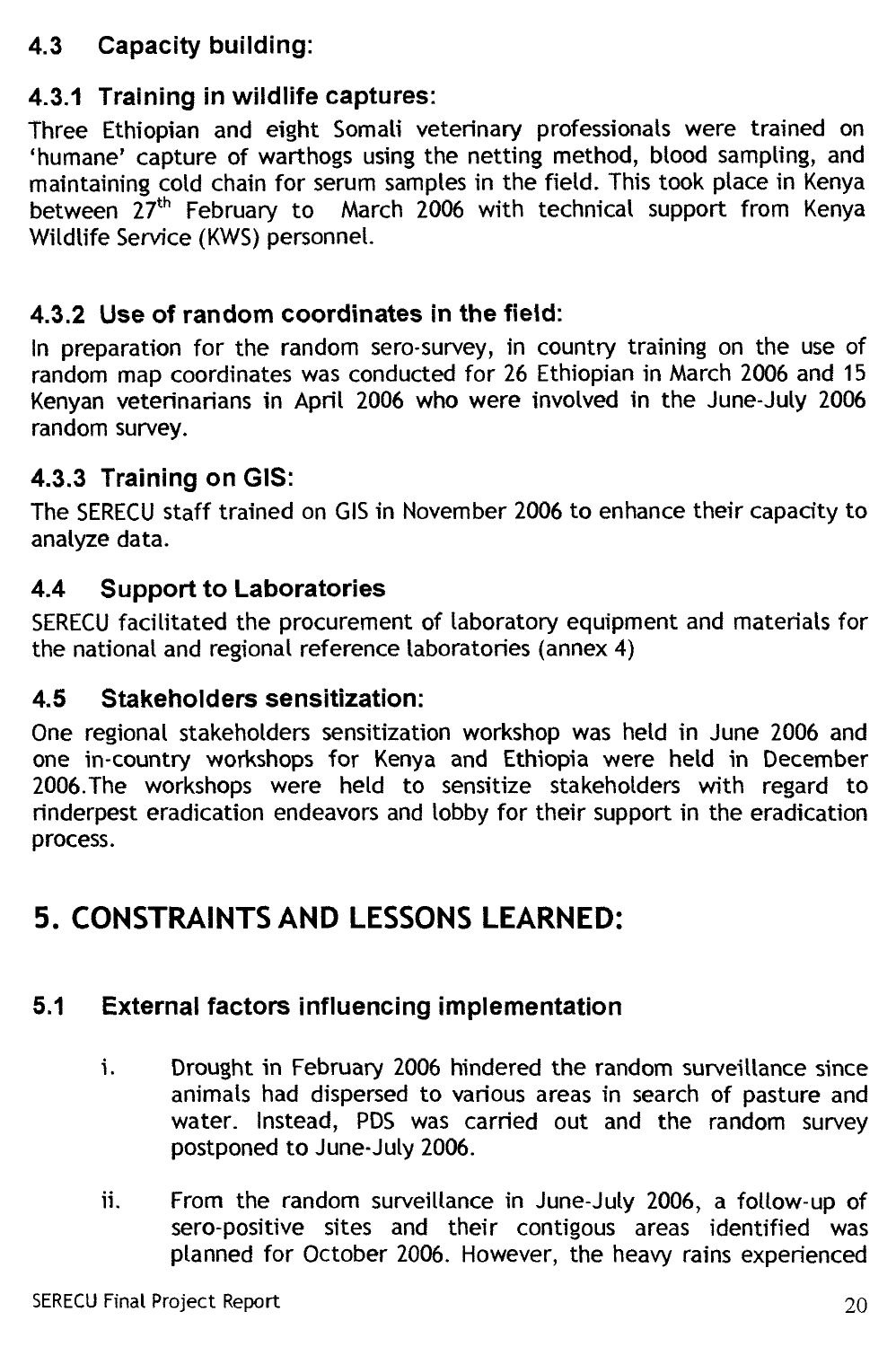from October to December 2006 coupled with insecurity due to civil unrest in January 2007 in Somalia markedly disrupted the exercise. This is yet to be conducted.

Heavy rainfall also afftected a wildlife surveillance mission that was being conducted in Doto Odo to Sede areas of Ethiopia in March 2006.

- iii. Fatigue of pastoralists was clearly observed in the majority of surveillance areas in the ecosystem on continuous surveillance activities without any visible interventions
- iv. Security implications affected the smooth conduction of the random sero-surveillance in some areas of the surveillance zone of Ethiopia in June-July, 2006

#### **5.2 Internal factors influencing implementation**

- i. Despite the delays in the commencement of SERECU, the project was still able to implement most of the planned activities. However, protracted procurement of laboratory items resulted in temporary delays in testing of some field samples.
- ii. Technical staffs were not involved in some of the relevant meetings convened by PACE - PCU, which touched on their areas of responsibilities/commitments.
- iii. There was delayed submission of duplicate samples to IAH Pirbright (UK) due to lack of packaging boxes

#### **5.3 Lessons learnt**

The establishment of SERECU within AU-IBAR-PACE to coordinate the final eradication of rinderpest in the SES using a regional approach proved to be effective.

The sharing of available wildlife expertise enabled effective work to be conducted across the region. Synchronization of field activities in the 3 SES countries enabled spatial and temporal comparability of data from various locations of the SES. Despite intermittent security concerns coupled with the absence of functioning public and private livestock sector institutions in Somalia, It was possible to implement most field activities in the SES.

The sensitization of the livestock keepers and community leaders was found to be essential to addressing the issue of fatigue to frequent surveillance exercise.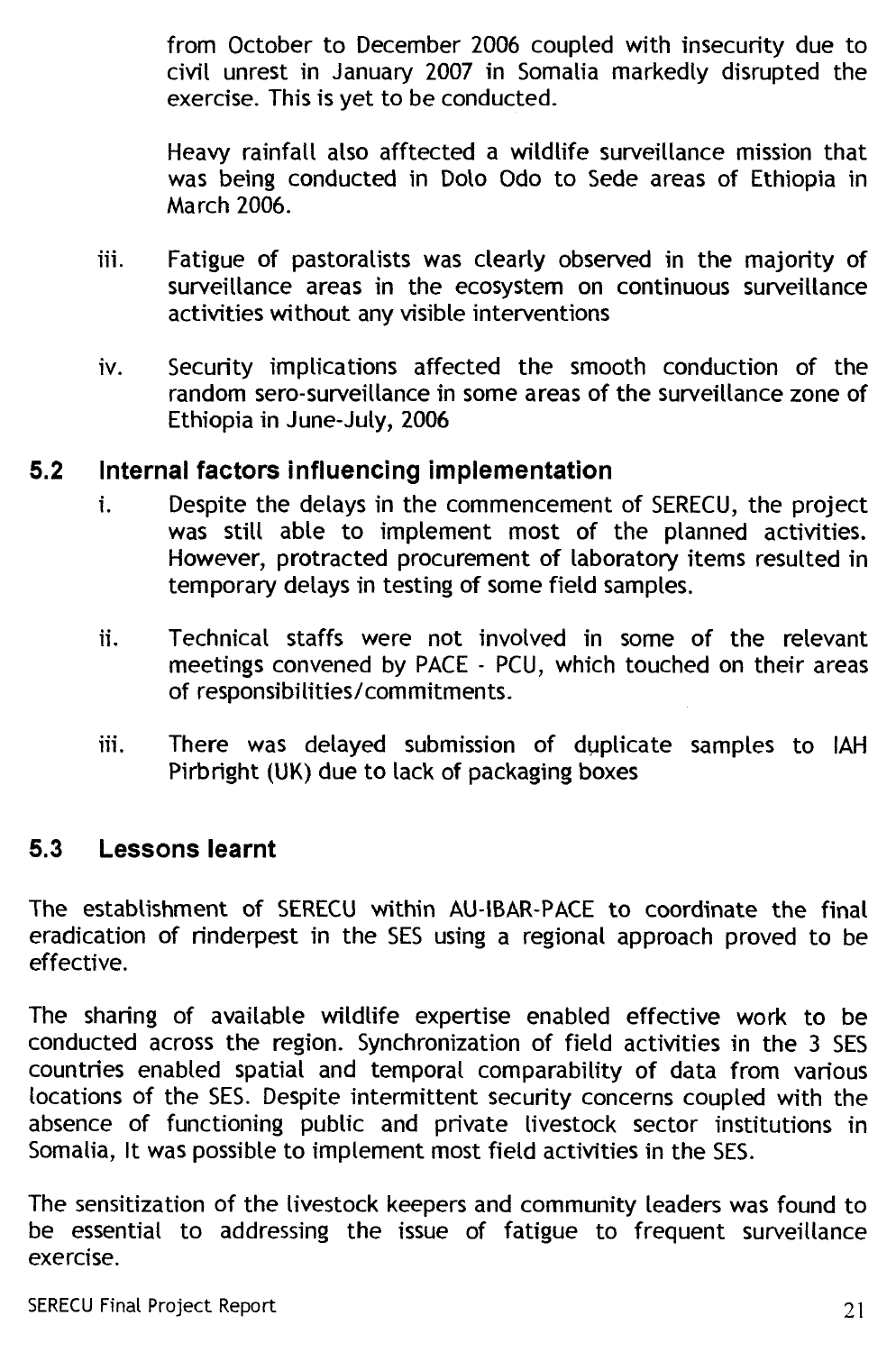# **4. CONCLUSIONS**

It was possible to implement most planned activities in a timely manner except the final follow-up survey on positive sites identified from the previous random surveillance. This was due to the insecurity in Southern Somalia,.

The final strategy for rinderpest eradication will require the results of a followup survey in sero-positive sites and their contiguous areas.

There is a need to consolidate the gains made by PACE/SERECU in order to secure the effective livestock disease surveillance and reporting systems which are the basis for eradication of rinderpest from the SES.

## **5. RECOMMENDATIONS FOR THE FUTURE:**

- An immediate follow-up by specially constituted teams including AU-IBAR, SAHSP, FAO and the 3 SES countries should be conducted in seropositive sites in Somalia and contiguous areas of neighbouring countries as soon as the security concerns are resolved. This should include both cattle and wildlife. Results of this mission will help to delineate areas of rinderpest infection and contribute towards a final rinderpest eradication strategy.
- A specific team composed of SES national epidemiologists, AU-IBAR & FAO should immediately finalize the analysis of raw data on country PACE activities submitted recently by the 3 SES countries.
- A concept note was submitted to the OIE in August 2006 stipulating consideration for modification of the classical rinderpest Code Chapter & Surveillance Guidelines to take into account mild strains of rinderpest. Acceptance of the request will expedite the accreditation process. It should actively be followed up, since the outcome of this is highly awaited to further guide the eradication strategy,.
- AU-IBAR/SERECU has prepared and submitted to the EC a proposal for a two-year follow-up project with a Financing Agreement for a second Phase of SERECU. The support of this proposal is necessary to consolidate the achievements gained by SERECU in the rinderpest eradication process so far. SERECU should be sustained and strengthened to provide the needed analytical and operational assistance at national and SES regional level. The current SERECU structure and staff should be maintained in the next phase to harness the valuable experiences gained